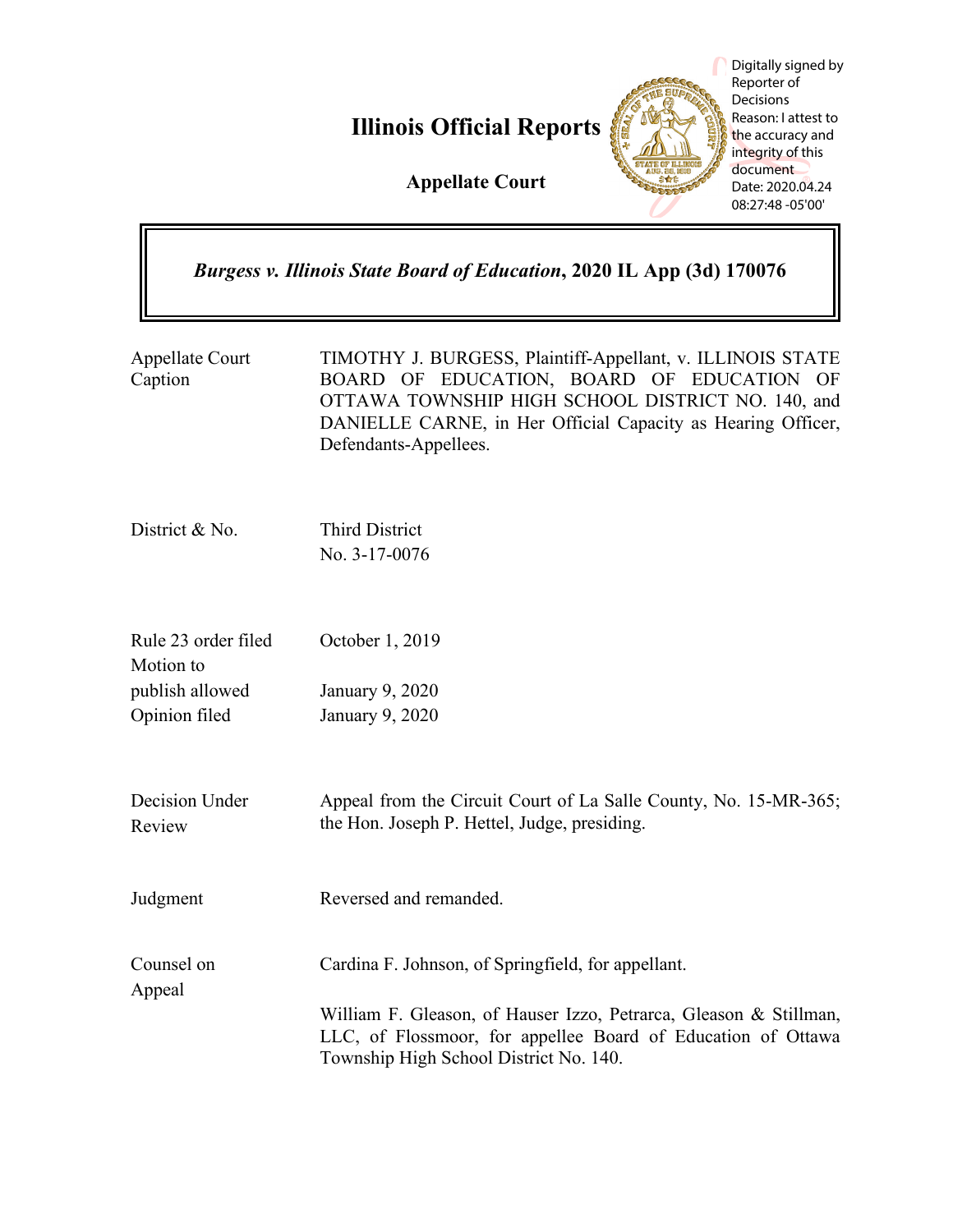Panel JUSTICE McDADE delivered the judgment of the court, with opinion. Justices Holdridge and Wright concurred in the judgment and opinion.

### **OPINION**

¶ 1 In 2015, the plaintiff, Timothy J. Burgess, was dismissed by defendant Board of Education of Ottawa Township High School District No. 140 (OTHS Board) from his position as a tenured teacher at Ottawa Township High School (OTHS). Burgess appealed the decision to defendant Illinois State Board of Education,<sup>1</sup> and defendant Danielle Carne was the hearing officer assigned to review the case. Carne recommended that Burgess be reinstated, but the OTHS Board rejected Carne's recommendation and instead upheld Burgess's dismissal. Burgess appealed to the circuit court, which affirmed the OTHS Board's decision. Burgess has now appealed to this court, arguing that (1) several of the OTHS Board's findings were erroneous, (2) his conduct did not constitute cause for dismissal, and (3) he did not violate the notice to remedy in a clear and material manner. We reverse and remand.

#### ¶ 2 I. BACKGROUND

¶ 3 The following facts have largely been gathered from testimony elicited at the hearing held upon Burgess's appeal of his 2015 dismissal.

¶ 4 In 1989, Burgess began teaching at OTHS. At the time of his dismissal in 2015, he was tenured, had been teaching physical education, and had been serving as a strength and conditioning coach. He received excellent ratings on each of his last four teaching evaluations, which occurred in 2008, 2010, 2011, and 2013.

¶ 5 During his 26 years at OTHS, Burgess incurred three disciplinary actions. The first action was taken on December 8, 1993. Burgess, who was an assistant basketball coach at the time, had communication difficulties with the head basketball coach, with whom Burgess was good friends. Burgess had loaned \$2000 to the head coach to cover a gambling debt. After some time had passed without repayment, Burgess began asking for the money back. The head coach always came up with excuses and did not repay the debt. Eventually, the head coach told Burgess he was not going to pay him back, and their communications were strained from that point on. A disciplinary letter was placed into Burgess's permanent record, which in part referenced an unspecified "unacceptable" incident that occurred on November 12, 1993.

¶ 6 A second disciplinary action was taken against Burgess in 2002. On this occasion, Burgess had a dispute with the head of the physical education department based on a mutual misunderstanding of each other's schedules. Another disciplinary letter was placed into Burgess's permanent record, which in part directed him to "maintain [his] professionalism and refrain from losing [his] temper in the presence of students."

¶ 7 Burgess's third disciplinary action occurred in 2003 as a result of his involvement in an incident with a parent of an OTHS student who had been cut from the sophomore team by

<sup>&</sup>lt;sup>1</sup>Despite its inclusion as a party, the Illinois State Board of Education played no substantive role in the process that culminated in Burgess's dismissal. Pursuant to statute, the local school board is the initial decision maker, advocate before the hearing officer, and reviewer of the hearing officer's recommendation. See 105 ILCS 5/24-12(d) (West 2014).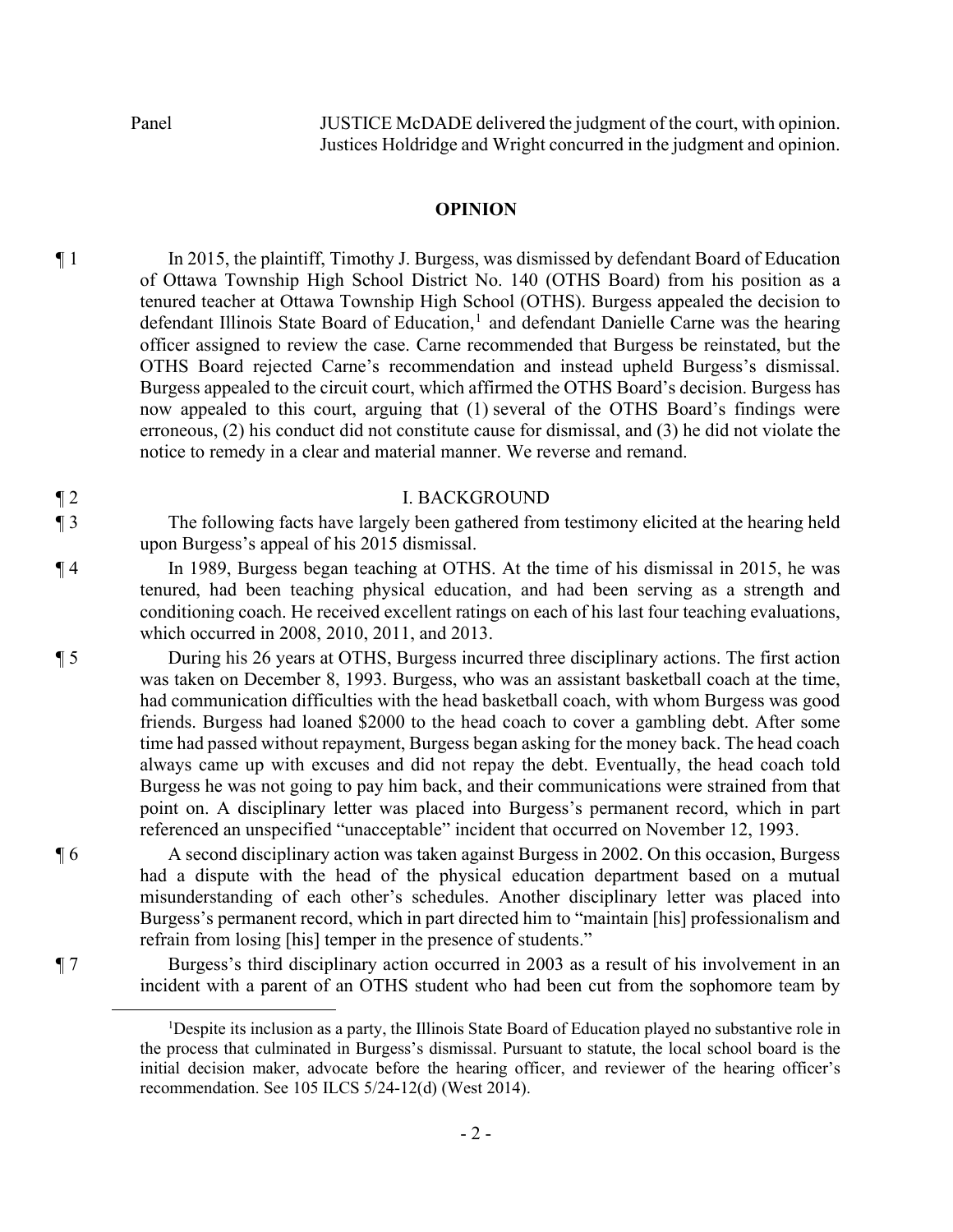another coach. On a day in September of that year, Burgess was driving to school and was stopped at a controlled intersection across the street from OTHS. He heard his last name being called by someone across the street; when he looked, it was the disgruntled parent. The man had a yellow basket in his hand and was grabbing his crotch while asking if Burgess "want[ed] some of this." Burgess called from his car that the man should "take that yellow basket and stick it up [his] a\*\*\*." The man alleged that Burgess told him to "[g]et a f\*\*\* life" and that his comments were unprovoked. During the first hour of the school day, as Burgess was taking his biology students to a nearby park, the same parent was at the school's main doors. The parent verbally accosted Burgess, which including some yelling and screaming. Although Burgess did not respond, another disciplinary letter was placed into his permanent record, which in part directed him to avoid such confrontations, walk away from such confrontations if they do arise, conduct himself professionally at all times, and conduct himself as a role model for students.

### ¶ 8 A. 2009 Tuition Waiver Issue, Teachers' Strike, and Notice to Remedy

¶ 9 Six years later, in 2009, Burgess learned of a rule in another school district that allowed teachers' children to attend the school at which the parent worked, even though the family did not live in that school district. Prior to the beginning of the new school year, Burgess met with the superintendent to discuss whether a similar rule could be adopted so his daughter could attend OTHS tuition-free, even though he lived outside of the school district in Utica. The superintendent liked the idea and said he would try to get it implemented. Because the deadline for the first semester of 2009 had already passed, the superintendent told Burgess that he would have to move to Ottawa for a three- to four-month period prior to the implementation of the change. Subsequently, Burgess retained his house in Utica but got an apartment in Ottawa so his daughter could attend OTHS.

¶ 10 Shortly thereafter, OTHS teachers went on strike after negotiations broke down regarding a new contract. Burgess, who was a strong proponent of the strike, served as a spokesperson for the teachers' union and was on the negotiations team. Other OTHS teachers, including Mark Cartwright, Peter Marx, and Steve Doerrer, were opposed to the strike, which by all accounts was bitter and divisive. After the strike started, the superintendent passed away and was replaced by Matt Winchester, who had been serving as OTHS principal.

¶ 11 Burgess's tuition-waiver request was addressed by the OTHS Board on December 14, 2009, and was unanimously rejected. Burgess felt the rejection may have been retaliation for the teachers' strike. Burgess verbally berated the OTHS Board members immediately after the vote, including calling one of the members a "phony," alleging that the vote was a reprisal for the strike, deriding the vote as "crap," and asking Winchester whether this was the way he was going to run the school. Three days later, Burgess met with Winchester and several other people and was informed that the OTHS Board was going to consider issuing him a notice to remedy. Burgess again called one of the OTHS Board members a "phony," stated that the OTHS Board president would lie because he was an attorney, and called the entire OTHS Board "a bunch of lying, filthy cheaters."

¶ 12 On December 22, 2009, the OTHS Board in fact issued Burgess a notice to remedy. The letter stated, *inter alia*, that Burgess's conduct following the OTHS Board's denial was inappropriate and unprofessional. The letter further noted his three prior disciplinary actions and concluded that Burgess had "repeatedly displayed a problem with anger management" during his employment by OTHS. The OTHS Board also stated that Burgess's recent conduct

- 3 -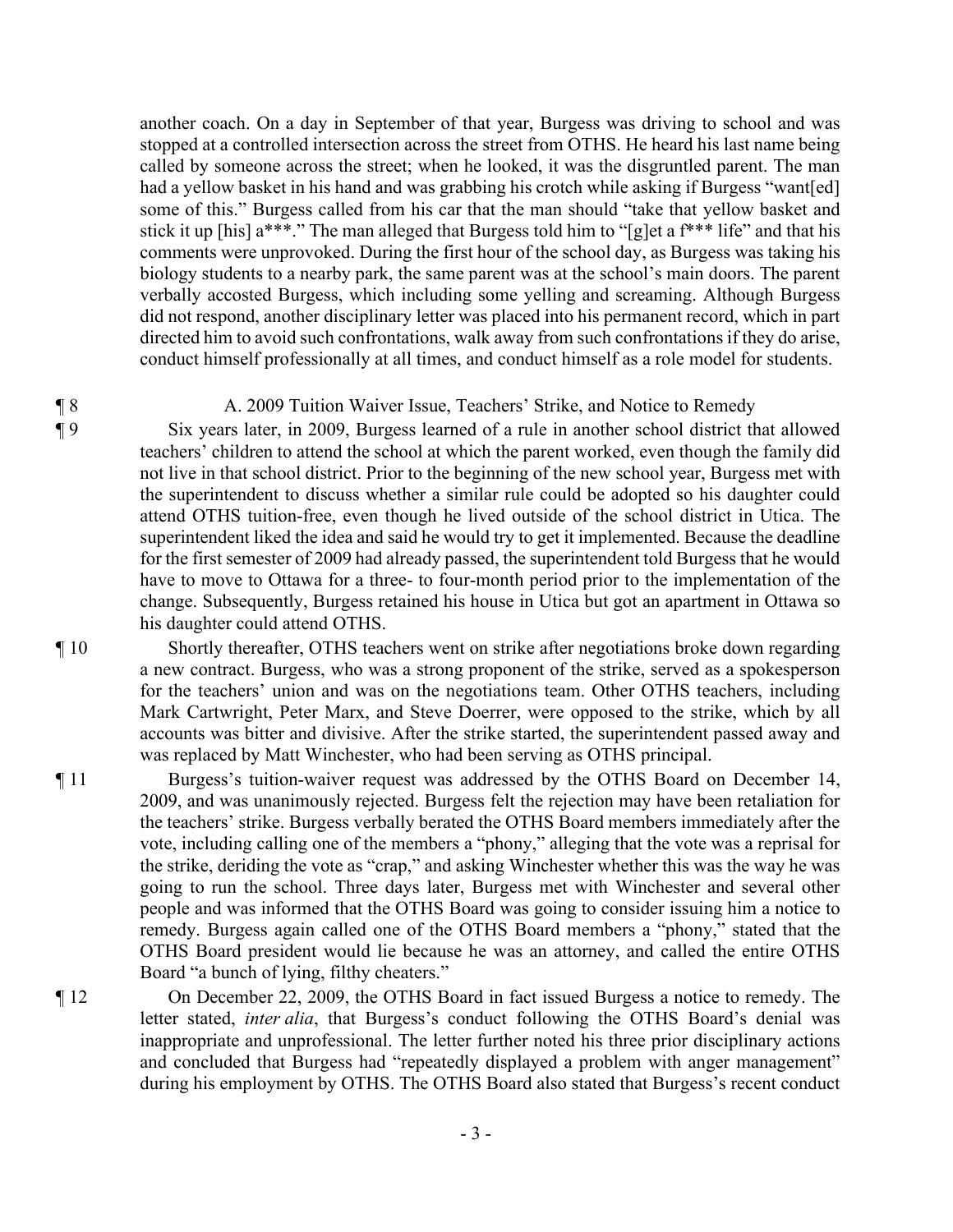was grounds for dismissal unless remedied in the following fashion: (1) "cease and desist from any further displays of anger in front of staff, parents, students, members of the Board of Education, or the public with regard to any matter having a nexus to the school district"; (2) "cease and desist from referring to staff, parents, students or members of the Board of Education in a derogatory, inappropriate or unprofessional manner"; (3) "conduct yourself in a professional manner at all times"; and (4) "conduct yourself as a role model for OTHS students at all times." Finally, the letter informed Burgess that a violation of any of those directives would result in his dismissal.

- ¶ 13 Burgess filed an unfair labor practice complaint against the OTHS Board based on the issuance of the notice to remedy. After a hearing, an administrative law judge ruled against Burgess and in favor of the OTHS Board.
- ¶ 14 B. September 2014 Union Meeting
- ¶ 15 In September 2014, a union meeting was held in an OTHS choir room, which had tiered seating rows. It was generally known prior to the meeting that Burgess was going to move for a vote of no confidence in Superintendent Winchester. Approximately 80 people attended the meeting, although not everyone stayed until the end. Burgess was seated in one row and Cartwright was seated in the row behind Burgess and slightly to the right. During the meeting, exchanges occurred between Burgess and Cartwright.
- ¶ 16 Burgess gave his account of those exchanges at a hearing in 2015. Burgess moved for a vote of no confidence in Winchester, and after the motion was seconded, Marx interposed an objection. Discussion ensued about the proper procedure for addressing both the motion and the objection. It was decided that a vote would be taken, but some confusion remained as to whether the vote would be on Burgess's motion or Marx's objection. When Burgess sought clarification, Cartwright told him to sit down and let the union committee do its job. After a second request from Burgess for clarification, Cartwright repeated his demand.
- ¶ 17 In Burgess's version, after a silent vote was taken in which Marx's objection was defeated, Cartwright said that he was tired of listening to Burgess's "s\*\*\*" for the last 11 years. Burgess responded that as a union member he had the right to speak and that Cartwright should pull his long hair over his ears so he would not have to listen. Shortly thereafter, Cartwright said Burgess was nothing but a "f\*\*\* pea brain." Doerrer, who was seated in the row behind Cartwright, leaned toward Burgess and said Burgess was all bark and no bite. Burgess responded, "sit down little man, I'm not afraid of you." Burgess stated that he was holding a file folder, and he denied making a comment, as alleged, that he ought to slap Cartwright upside the head. Although Marx's objection had been defeated, no vote was taken on Burgess's motion.
- ¶ 18 Multiple witnesses in addition to Burgess testified at the 2015 hearing regarding the events at the September 2014 union meeting. Cartwright testified that he told Burgess to let the union committee do its job; that Burgess told Cartwright twice that he did not like what Cartwright said; that he told Burgess he had been listening to Burgess say things for 11 years and that Burgess responded "tough s\*\*\*"; that Burgess pointed a file folder at Cartwright; that Burgess told him to get a haircut so he could hear; that he said talking to Burgess was like talking to a "pea brain"; that Burgess said "sit down, little man" to someone; and that he "very clearly" heard Burgess say "I ought to slap him upside the head" twice. Cartwright denied directing vulgar language at Burgess. Further, while he contemplated filing a complaint and had some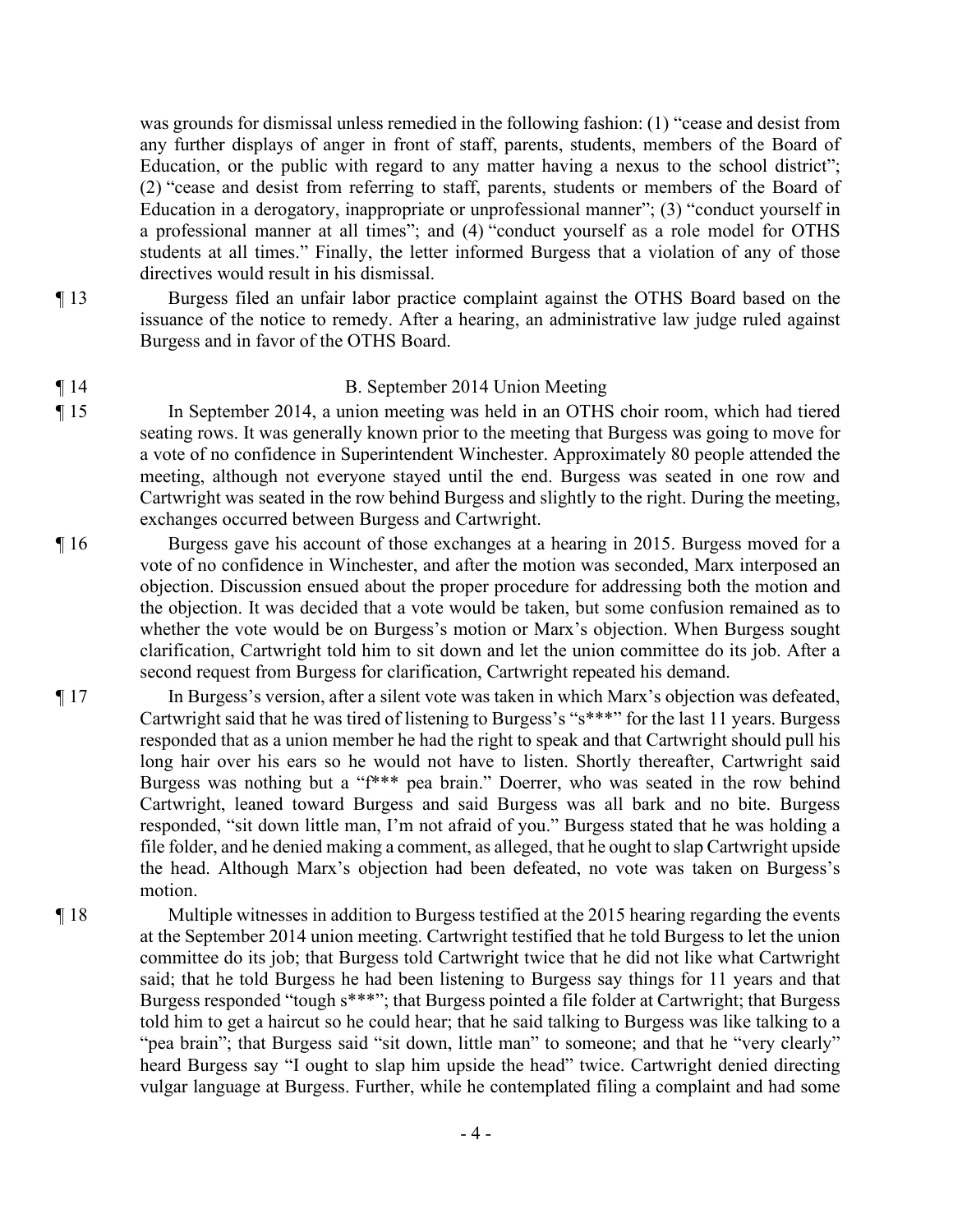discussions related to such a filing with Winchester and OTHS principal Michael Cushing, he ultimately chose not to do so.

¶ 19 Doerrer testified that Cartwright raised his voice and told Burgess to let the union committee do its job; that Burgess made a comment about Cartwright's long hair covering his ears; that he noticed an escalation in the exchange such that he stood up and put his arm on Cartwright's shoulder, and then Burgess told him, "sit down, little guy"; that Burgess was redfaced and waving a file folder; that Cartwright made a comment about Burgess having a "pea brain"; that Burgess said "if [Cartwright] calls me stupid again, I'm going to smack him upside the head"; and that Cartwright made a comment about having to listen to Burgess for 11 years. Doerrer stated that Cartwright did not use any vulgar language toward Burgess. Doerrer further testified that he did not care about Burgess's opinions, but that he took exception to Burgess's "aggressive hostile attitude." He also stated that he had met with Marx before the meeting to craft a strategy aimed at preventing the no-confidence vote from going forward.

¶ 20 Marx testified that he heard Cartwright tell Burgess to let the union committee do its job; that Burgess made a comment about Cartwright's long hair preventing him from being able to hear; that Cartwright called Burgess a "pea brain"; that Burgess responded by saying he ought to smack Cartwright upside the head; that Burgess was waving a file folder; that Burgess made a comment about Doerrer being a little man or little guy and told him to sit down; that Doerrer leaned in when talking to Burgess; and that he did not hear any comment about Cartwright being tired of listening to Burgess. In addition, Marx denied working with Doerrer on the plan aimed at blocking Burgess's no-confidence vote, but he did admit talking to Doerrer prior to the meeting about what he was planning to do. Marx also testified that he coaches with Burgess and gets along with him.

¶ 21 OTHS teacher Brian Guenther testified that people were generally afraid to speak up after the teachers' strike for fear of retaliation, but Burgess was one of the individuals not afraid to speak up. He also testified that he heard Cartwright say that he was sick of listening to Burgess's "s\*\*\*"; that Burgess told Cartwright to pull his hair over his ears so he did not have to hear; that Cartwright loudly stated that Burgess had a brain the size of a "f\*\*\* pea"; that Doerrer stood up and told Burgess that he was all bark and no bite; that Burgess told Doerrer, "sit down, little man. You don't scare me"; and that he did not hear Burgess make any comment about slapping Cartwright upside the head. Guenther was approximately 8 to 10 feet away from Burgess and Cartwright during their exchange.

¶ 22 OTHS teacher Joe Haywood testified that Doerrer told Burgess, "sit down, a\*\*\*," and that Cartwright called Burgess a "f\*\*\* pea brain" and told him he was being a "f\*\*\* a\*\*\*." He could not recall Burgess making any comment about slapping Cartwright upside the head. Haywood was approximately 10 feet away from Burgess and Cartwright during their exchange.

¶ 23 OTHS teacher Tracey O'Fallon testified that Cartwright called Burgess a "f\*\*\* pea brain."

¶ 24 OTHS teacher Kevin Augenbaugh testified that Cartwright told Burgess to sit down and shut up; that when Burgess asked for clarification about the vote, Cartwright said, "you're the only one that doesn't understand it, pea brain"; that Burgess said to Cartwright he might be able to understand Burgess if his hair was not covering his ears; and that he did not hear any vulgar language used during the exchanges. He did not hear Burgess make any comment about slapping Cartwright upside the head. Augenbaugh was between two and three feet away from Burgess and Cartwright during their exchange.

- 5 -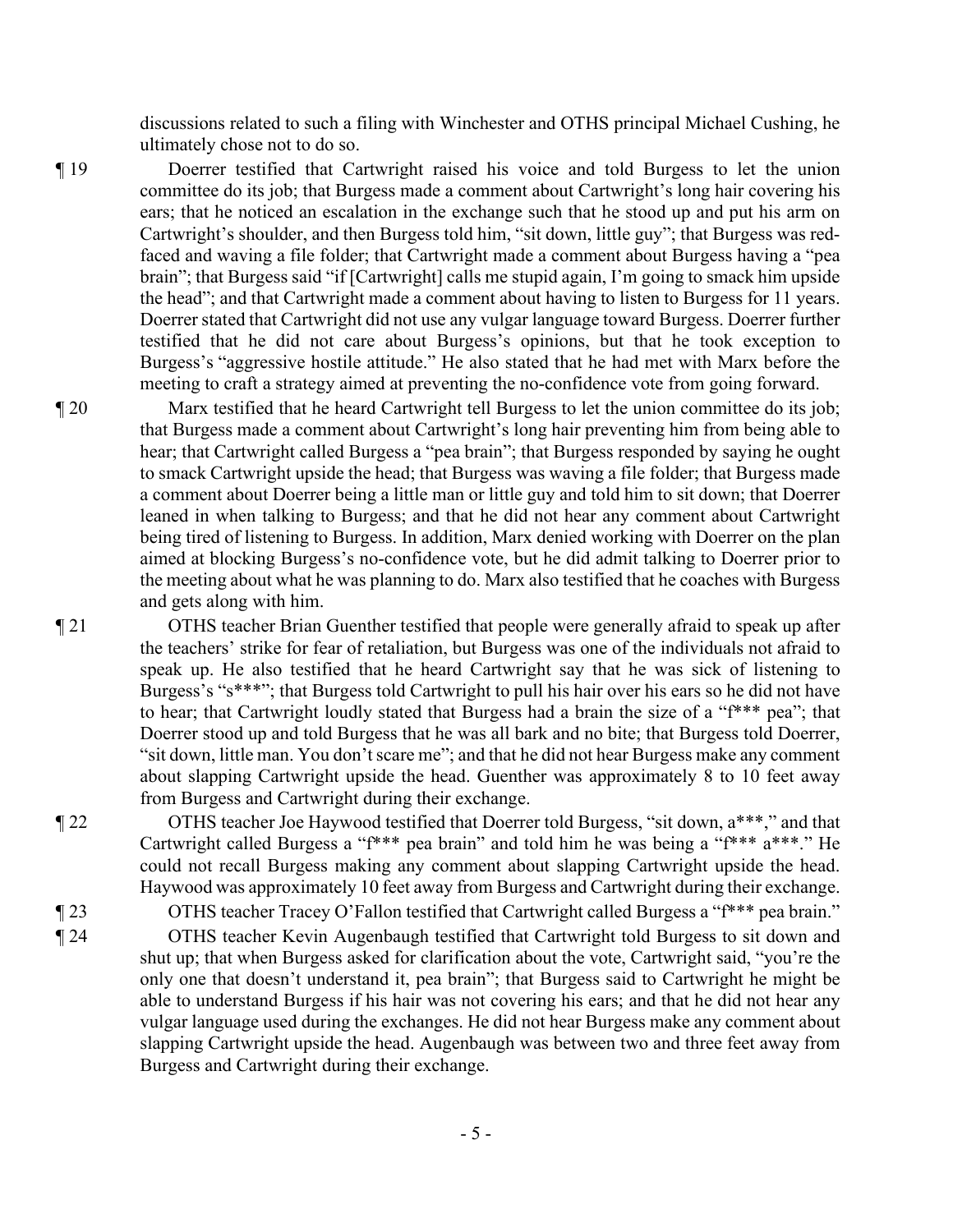- ¶ 25 OTHS teacher Mark Andrews testified that Cartwright told Burgess to sit down and keep his mouth shut so the union committee could do its job, that Burgess told Cartwright to pull his hair over his ears so he did not have to hear what Burgess had to say, and that Cartwright called Burgess a "f\*\*\* pea brain." He did not hear Burgess make any comment about slapping Cartwright upside the head. Andrews was approximately six to eight feet away from Burgess and Cartwright during their exchange.
- ¶ 26 OTHS counselor Kim Swords testified that Cartwright told Burgess to sit down and shut up, that Cartwright called Burgess a "f\*\*\* pea brain," and that Burgess told Cartwright to put his hair behind his ears so he could hear better.
- ¶ 27 OTHS teacher Ryan Voitik testified that Cartwright called Burgess a "pea brain" and said he talked too much and that Burgess told Cartwright to move his hair so he could hear better.
- ¶ 28 C. November 2014 Union Meeting
- ¶ 29 In November 2014, another union meeting was held in an OTHS choir room, at which a vote was scheduled to be held on the no-confidence motion. Approximately 80 people were present. During the meeting, an exchange took place between Burgess and Doerrer. Several witnesses testified at the 2015 hearing on Burgess's dismissal regarding this exchange.
- ¶ 30 Burgess testified that the vote resulted in a 39-39 tie, with three members abstaining. An additional vote was taken on whether to make the results of the no-confidence vote public. Burgess was in favor of making the results public. However, the members who remained at the meeting for the second vote ended up voting 27-12 to keep the results private. After the meeting ended, Burgess was walking down the stairs toward the front of the room. Doerrer approached him and said you better not put the vote results on social media. Burgess responded that he did not have any social media presence. Doerrer then said he was going to be all over social media watching to ensure. Doerrer then walked out of the room. Burgess denied making any comment to Doerrer about him being all over underage girls.
- ¶ 31 In contrast, Doerrer testified that just before he left the room, it was Burgess who told Doerrer not to go posting anything on social media, to which Doerrer responded sarcastically that he was all over social media. Burgess stated, "We know. You're all over a lot of things. We know all about you[.]" Doerrer responded, "yeah, I know all about you too." Doerrer also alleged that Burgess made a comment in a low tone that Doerrer was all over underage females. He thought others may have heard the comment, including Sarah Reckmeyer, who was approximately 1½ feet behind him. Reckmeyer did not testify at the hearing.
- ¶ 32 On November 17, 2014, Doerrer sent a letter to Cushing, complaining of Burgess's conduct. Doerrer testified that he discussed the matter with Cartwright and Marx before the complaint was filed.
- ¶ 33 Doerrer also claimed that he never informed Winchester of what had transpired in the September and November 2014 union meetings. However, Winchester testified that Doerrer and Marx told him after the September meeting (and before the November meeting) that Burgess had moved for the no-confidence vote and that the vote had been delayed.
- ¶ 34 Marx testified that he heard Burgess tell Doerrer not to post anything on social media, which was a sarcastic comment due to the vote to keep the results private. Marx also heard that "I know all about you." He was a few feet ahead of Doerrer as they walked out of the room. He did not hear Burgess make any comment about Doerrer and underage females.

- 6 -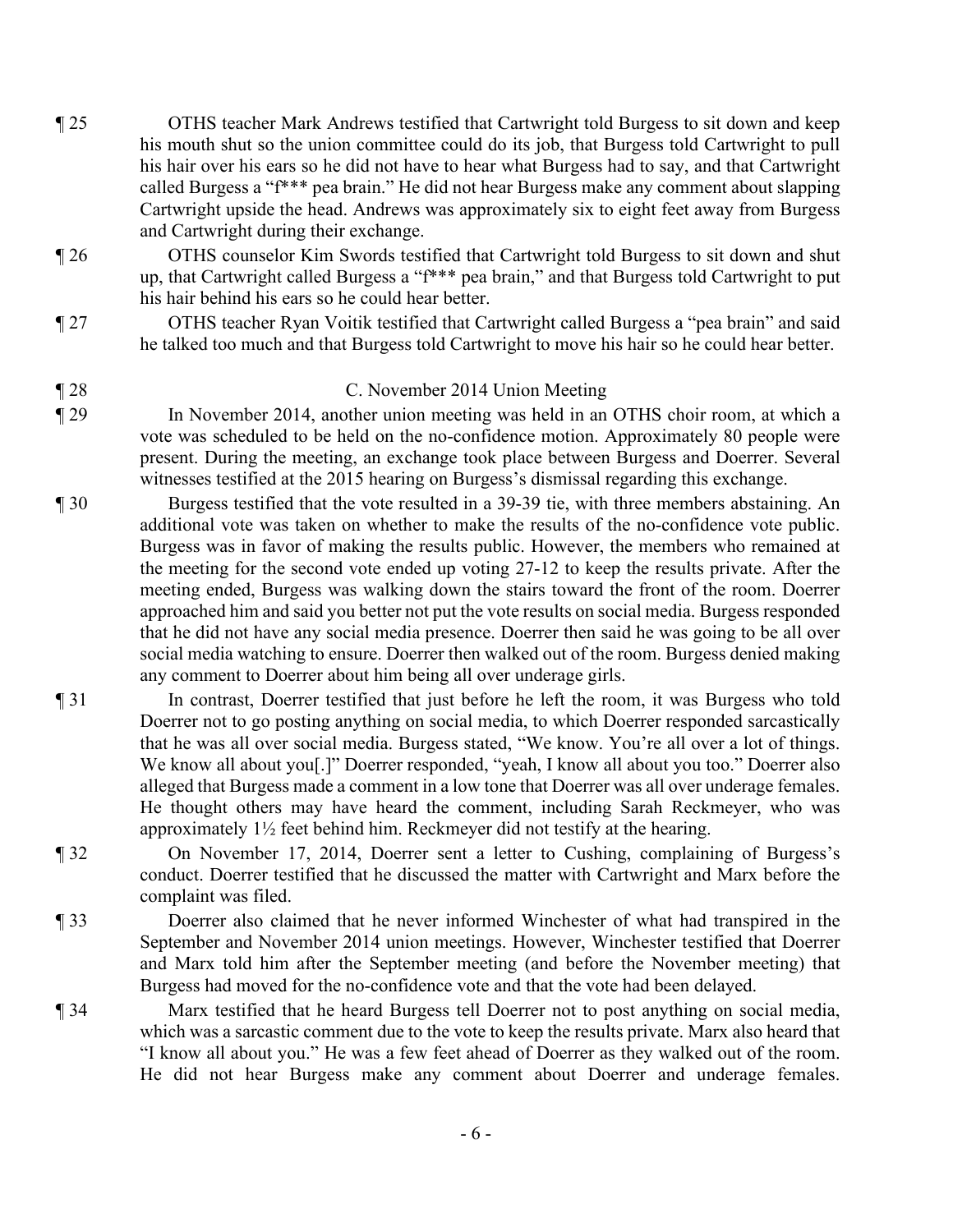Additionally, Marx admitted that he filed a Freedom of Information Act request to obtain Burgess's disciplinary file out of "pure curiosity."

- ¶ 35 D. December 2014 Investigatory Meeting
- 

- ¶ 36 During the school day on December 8, 2014, Winchester called Burgess into a meeting. Several witnesses testified regarding the meeting at the 2015 hearing on Burgess's dismissal.
- ¶ 37 Burgess testified that Winchester called him during the school day and told him to check his e-mail. Burgess did, learned that a complaint had been filed against him, and saw that he was being summoned to a meeting that was starting in seven or eight minutes at which he would be allowed to have union representation. Winchester would not tell Burgess what the meeting was about, but that Burgess would find out at the meeting. Burgess selected OTHS teacher and union representative Robert Bradish to take notes at the meeting.
- ¶ 38 When he arrived at the meeting, Burgess noted that Winchester was accompanied by Cushing and the OTHS Board's attorney. They told Burgess that Doerrer had filed a written complaint against him, and they handed Burgess a copy. Burgess stated that he wanted an attorney because the OTHS Board's attorney was present. Burgess also asked for the UniServ Director from the Illinois Education Association, Stacie Walton. Both requests were denied. Burgess was told that this was an investigation and he was going to be asked questions.
- ¶ 39 Burgess was asked questions about Doerrer's complaint, as well as about the exchange with Cartwright, even though no complaint had been filed regarding that exchange. Burgess admitted that he was apprehensive when answering questions because he had no legal representation, they were asking about union activity during a union meeting, nothing had been placed in writing regarding the exchange with Cartwright, and he could not recall everything due to the time that had elapsed since the union meetings.
- ¶ 40 Winchester testified that the questions they asked Burgess included whether he had called Doerrer a "little man" or "little guy" during the 2014-15 school year. Burgess gave multiple responses to that question, including that he did not make any comment in Doerrer's presence, that he could not recall, and that he did not make any such comment at all. Cartwright stated that Burgess gave an account of the exchange with Doerrer, including that Burgess told Doerrer he better not post on social media about the meeting's events, that Doerrer responded "like I'm all over social media," and that no further comments were exchanged. Burgess denied making any comment about Doerrer being all over underage girls.
- ¶ 41 Winchester further testified that they asked Burgess questions about the exchange with Cartwright. Burgess denied having an argument with Cartwright on the date of Doerrer's document and outright denied having any argument with Cartwright during the 2014-15 school year. Burgess gave multiple answers to a question about whether he made any comments about Cartwright's hair during the 2014-15 school year, including that he did do so on the date of the document and that he did not make any such comment at all. Burgess denied making any comment about slapping Cartwright upside the head.
- ¶ 42 Regarding the procedural aspects of the meeting, Winchester testified that Burgess was given several opportunities to leave the room to consult with Bradish. Winchester also stated that he could not recall if Burgess had asked to have an attorney present, but he did recall Burgess requested the presence of the UniServ Director, which they denied.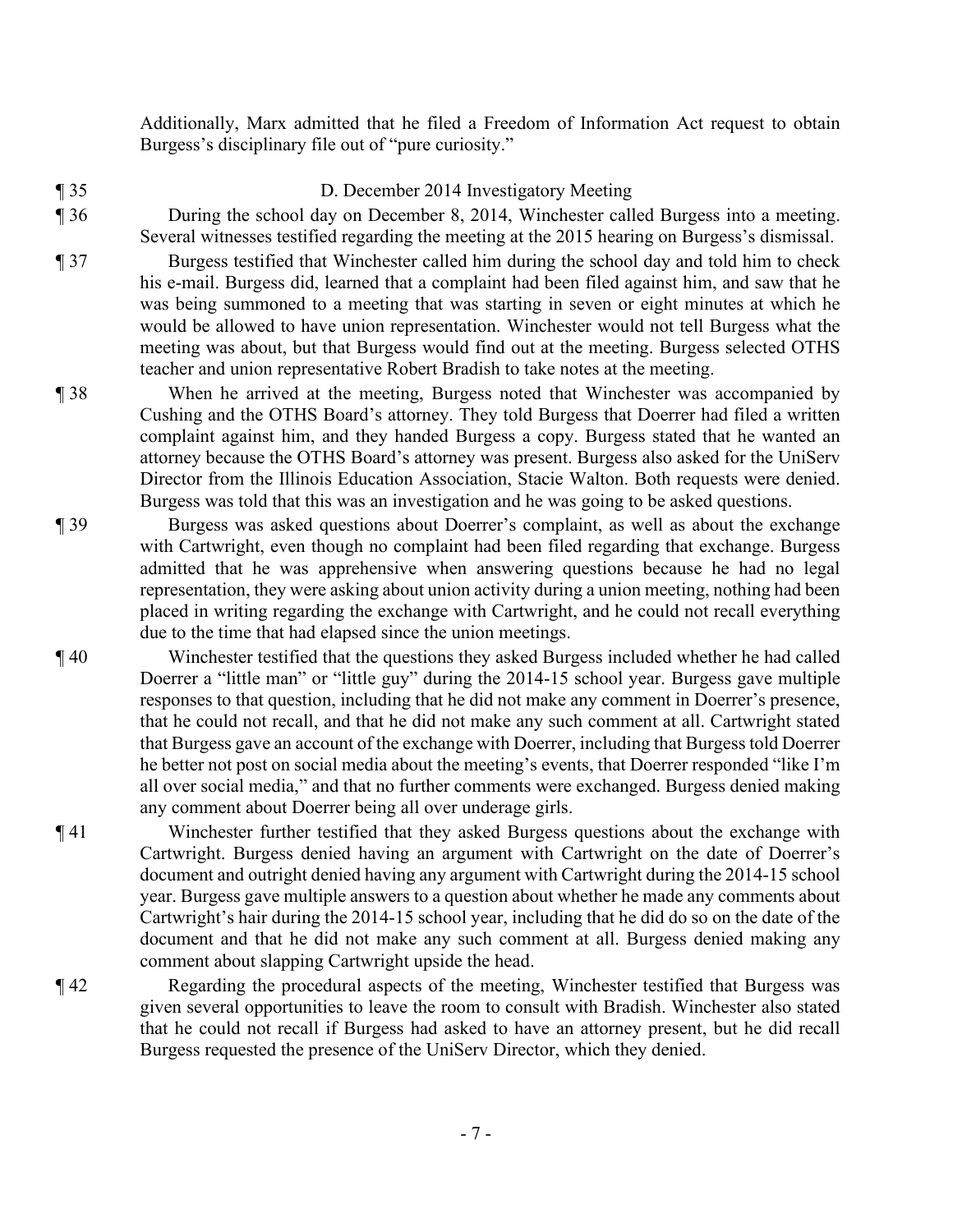¶ 43 Winchester stated that he believed Burgess was evasive in answering questions posed to him at the meeting. He stated that "[Burgess] always qualified the answers with either [']not with this document or on the date of this document,<sup>[']</sup> [']not during the school day[,'] or [']I don't recall['] " to almost every question that was asked. Cushing also testified that he believed Burgess had been evasive and dishonest when answering questions. He described the same type of responses from Burgess that Winchester described. At the end of the meeting, they handed Burgess a letter informing him that he was being suspended with pay while the investigation was ongoing.

## ¶ 44 E. Dismissal and Subsequent Administrative Hearing

¶ 45 On January 9, 2015, the OTHS Board adopted a resolution authorizing the dismissal of Burgess, charging that he had communicated with other staff members in an unprofessional and disparaging manner, had been insubordinate, and had been dishonest during the investigation into his conduct. In particular, regarding the September 2014 union meeting, the OTHS Board found that Burgess (1) provoked an argument with Cartwright, (2) displayed anger toward Cartwright, (3) made a derogatory comment to Cartwright about his hair interfering with his ability to hear, (4) stated that he was going to slap Cartwright upside the head, and (5) made a derogatory comment to Doerrer about being a "little man" or "little guy." Regarding the November 2014 union meeting, the OTHS Board found that Burgess (1) displayed hostility and anger toward Doerrer, (2) called Doerrer "little man," and (3) told Doerrer "I know all about you and how you're all over underage females." The OTHS Board further found that Burgess was dishonest during the December 2014 investigatory meeting, that Burgess had been insubordinate, and that his conduct was irremediable and constituted cause for his immediate dismissal. Burgess requested a hearing on the OTHS Board's resolution, and a three-day hearing was held before hearing officer Carne.

¶ 46 On September 11, 2015, Carne issued a written decision recommending a reversal of the OTHS Board's decision to dismiss Burgess. Specifically, Carne found that the evidence presented at the hearing established the following regarding the September meeting: (1) Burgess made a comment about Cartwright's long hair and that he should pull it over his ears to keep him from hearing Burgess and (2) Doerrer leaned in during that exchange, and Burgess told him to "sit down, little man." Carne further found the evidence established that during the November meeting, Burgess told Doerrer not to post the results of the vote on social media and that the two men exchanged several statements about knowing all about each other.

¶ 47 Carne further found that there was insufficient evidence to show by a preponderance that Burgess made the comment about slapping Cartwright upside the head and the comment to Doerrer about underage females. Carne found that despite the large number of people present and the distance between the row Burgess was in and the row Cartwright was in, only Cartwright, Doerrer, and Marx heard Burgess say that he ought to slap Cartwright upside the head. Several other witnesses testified that they either did not recall hearing Burgess make that statement or denied that Burgess made it. Carne found that the testimony of these latter witnesses was corroborated by the fact that Cartwright did not report any physical threat when he went to discuss the matter with Winchester, and neither Doerrer nor Marx initially reported the physical threat from that union meeting.

¶ 48 Regarding the alleged comment to Doerrer about underage females, Carne found that there was no corroboration that Burgess in fact made the statement, which was suspect because there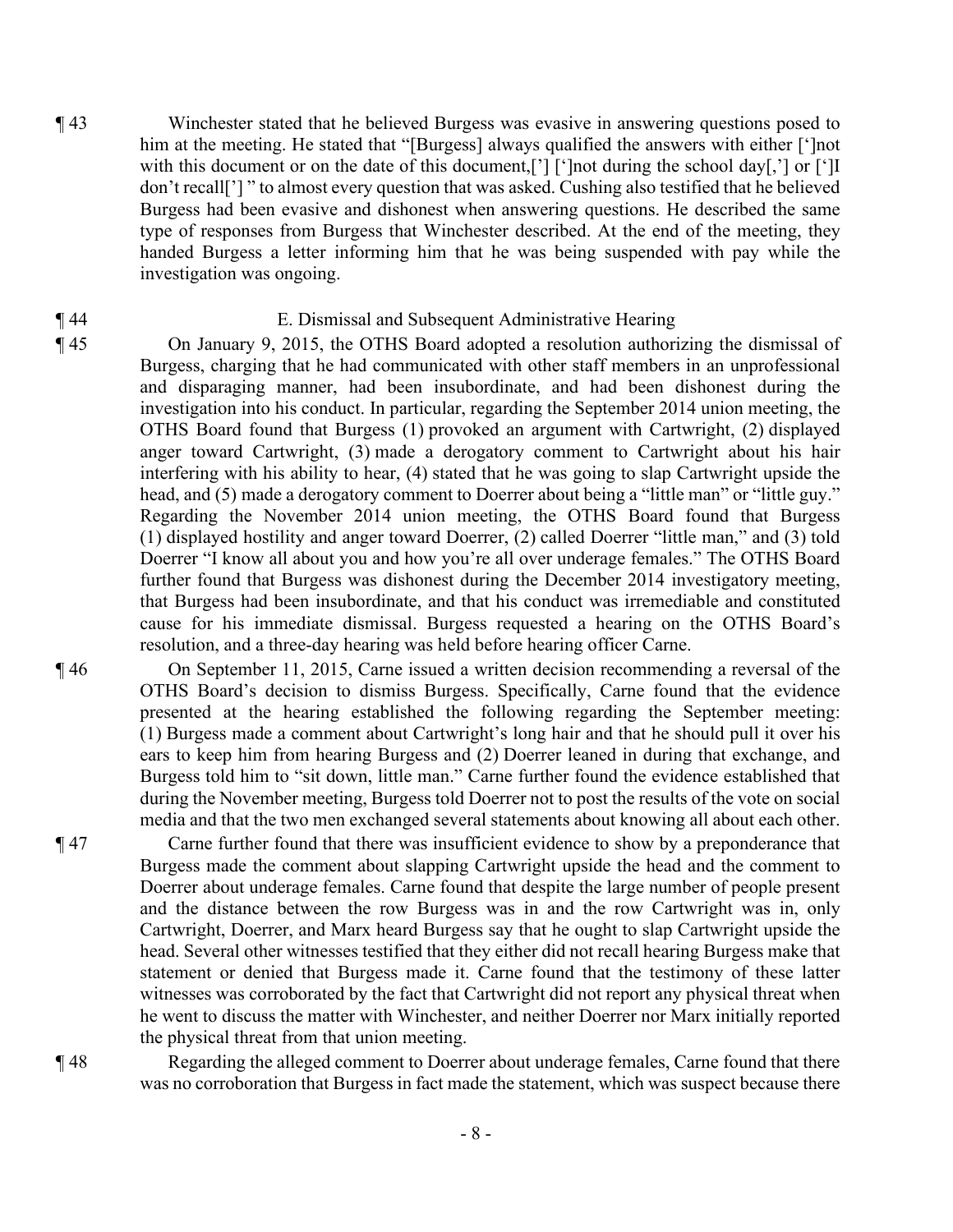were many people at the meeting and some in close proximity to Doerrer when Burgess allegedly made the statement, including Reckmeyer, who was not called to testify at the hearing. Carne also noted that Marx did not hear the comment and Cartwright was not questioned at the hearing regarding the comment.

¶ 49 Regarding witness credibility, Carne found that it was unreasonable to credit the testimony of Cartwright, Marx, and Doerrer over Burgess due to the "strong, long-held feelings they [had] toward the Union and Burgess," including that they were often at odds with Burgess on union matters. Carne also noted that Doerrer had consulted with Marx prior to the September 2014 union meeting on how to attempt to block a vote on Burgess's no-confidence motion. Further, Carne emphasized that Doerrer had testified at the hearing that he did not talk to Winchester about what had been transpiring in the September and November 2014 union meetings, but Winchester testified that Cartwright, Marx, and Doerrer all informed him about the no-confidence motion and attempt to block it. Accordingly, Carne found:

> "Given the inconsistent (and, in Doerrer's case, completely uncorroborated) testimony regarding these two allegations, and given the factors that call into question the objectivity among the witnesses, I've concluded that the District has failed to meet its burden to show that the slap statement and the under-aged females statement actually occurred. There is simply not sufficient, reliable evidence on which to base a finding regarding either allegation."

¶ 50 Carne also found that the OTHS Board failed to show by a preponderance of the evidence that Burgess started an argument with Cartwright at the September 2014 union meeting. Further, she found that any anger and hostility Burgess displayed was not an atypical occurrence at union meetings and as such did not warrant discipline.

¶ 51 Regarding whether Burgess was dishonest at the December 2014 investigatory meeting, Carne found that the evidence was insufficient to support such a conclusion. Carne found that the evidence presented at the hearing was overly generalized and lacked precision on what exact answer Burgess gave to which question. Further, Carne found that, given the circumstances, it was understandable for Burgess to be guarded in his responses:

> "As I write this decision I still find it difficult to understand how the Cartwright allegations played a role in the investigatory meeting. They were not mentioned in Doerrer's complaint, and Cartwright decided not to file any kind of complaint. Second, the written complaint from Doerrer referred exclusively to events that occurred on November 6, 2014, but the questions in the interview were framed to encompass the entire 2014-2015 school year. After Burgess had been told that he was brought in because of a complaint and handed a piece of paper that identified, in its subject line, 'November 6, 2014' as the date of the infraction, it is not terribly surprising that Burgess repeatedly referred back to that date when answering questions about what occurred. A complaint had been filed, an investigation was being performed, and a lawyer was present. Any employee in those circumstances would be cautious or even paranoid about responding, and the broad nature of the questions posed by the District made that reaction even more likely."

In addition, Carne expressed concerns over Winchester being able to conduct an objective investigation, given that he was the subject of the no-confidence motion advanced by Burgess.

¶ 52 After making these findings, Carne reiterated that the only statements proven by the OTHS Board by a preponderance of the evidence were (1) Burgess made a derogatory comment about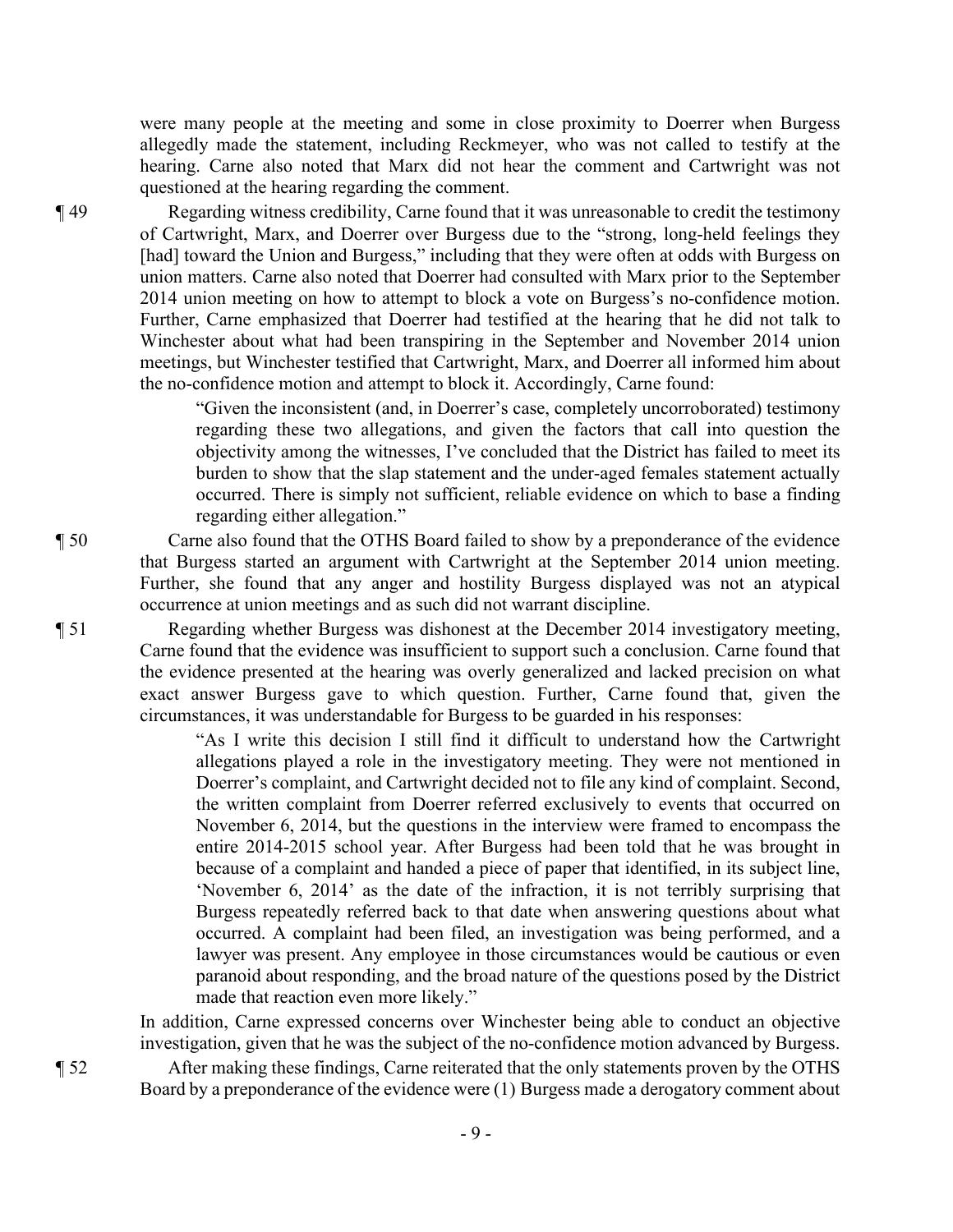Cartwright's hair and it interfering with his ability to hear, (2) Burgess called Doerrer a "little man" when he told him to sit down, (3) Burgess told Doerrer not to post the results of the vote on social media, and Doerrer responded "yeah, I'm all over social media," and (4) Burgess and Doerrer exchanged comments about knowing all about each other. Carne then concluded:

"Given the nature of the conduct and the specific circumstances in which it occurred, it did not constitute a violation of the prohibitions and mandates in the Notice to Remedy. Also, the question of whether the conduct that occurred was remediable does not apply here, because it should not have been a subject of discipline. Finally, the proven conduct does not support the dismissal of an employee with Burgess' tenure and evaluative history. For these reasons, the undersigned recommends that the dismissal be reversed."

### ¶ 53 F. OTHS Board Upholds the Dismissal

¶ 54 On September 29, 2015, the OTHS Board issued its final decision in which it rejected Carne's recommendation and affirmed its dismissal of Burgess. In so ruling, the OTHS Board found that "many of the findings of fact by the Hearing Officer are against the manifest weight of the evidence and many of her conclusions are otherwise erroneous." At times in the decision, the OTHS Board used strong language when describing Carne's findings (or alleged lack thereof), including that her findings and statements were "illogical," "simply inconsistent," "without considered reason," "[didn't] make sense," and "patently unreasonable." The OTHS Board also stated, *inter alia*, that Carne "inappropriately attempted to attack the credibility of the Board's witnesses" and that her "findings based upon material not contained in the record or based upon a misinterpretation of the evidence brings the objectivity of her findings into serious disrepute."

¶ 55 Of particular note, the OTHS Board found that Carne erred regarding her findings and conclusions made (or not made) in relation to (1) Burgess's alleged statement that he ought to slap Cartwright upside the head, (2) Burgess's alleged statement that Doerrer was all over underage females, and (3) Burgess's allegedly dishonest testimony at the December 2014 hearing. The OTHS Board found the evidence presented on these matters rested on witness credibility, stating that "[w]hile the Hearing Officer seems to question the credibility of Messrs. Marx, Doerrer, and Cartwright throughout the Findings, the majority of her actual factual findings credit their testimony over the testimony presented by Burgess and his witnesses on numerous occasions." In support of this claim, the OTHS Board found that Carne credited the OTHS Board's witnesses over Burgess's witnesses regarding what was said during the September 2014 union meeting because she did not find that profanity was used as alleged by Burgess's witnesses. Additionally, the OTHS Board found:

> "The findings further demonstrate her crediting the testimony of Messrs. Cartwright, Doerrer and Marx when faced with conflicting evidence from Burgess and several of his witnesses regarding the following incidents: (a) Burgess was never told to 'sit down' by Mr. Cartwright during the September meeting, (b) Burgess was waving and pointing a folder at Mr. Cartwright during the September meeting, (c) Burgess made a derogatory comment about Mr. Cartwright's hair prior to Mr. Cartwright referring to him as a 'pea brain' in the September meeting, (d) Mr. Cartwright did not use the word 's\*\*\*' when addressing Burgess in the September meeting, (e) Mr. Doerrer never stated to Burgess 'you're all bark and no bite' during the September meeting, and (f) the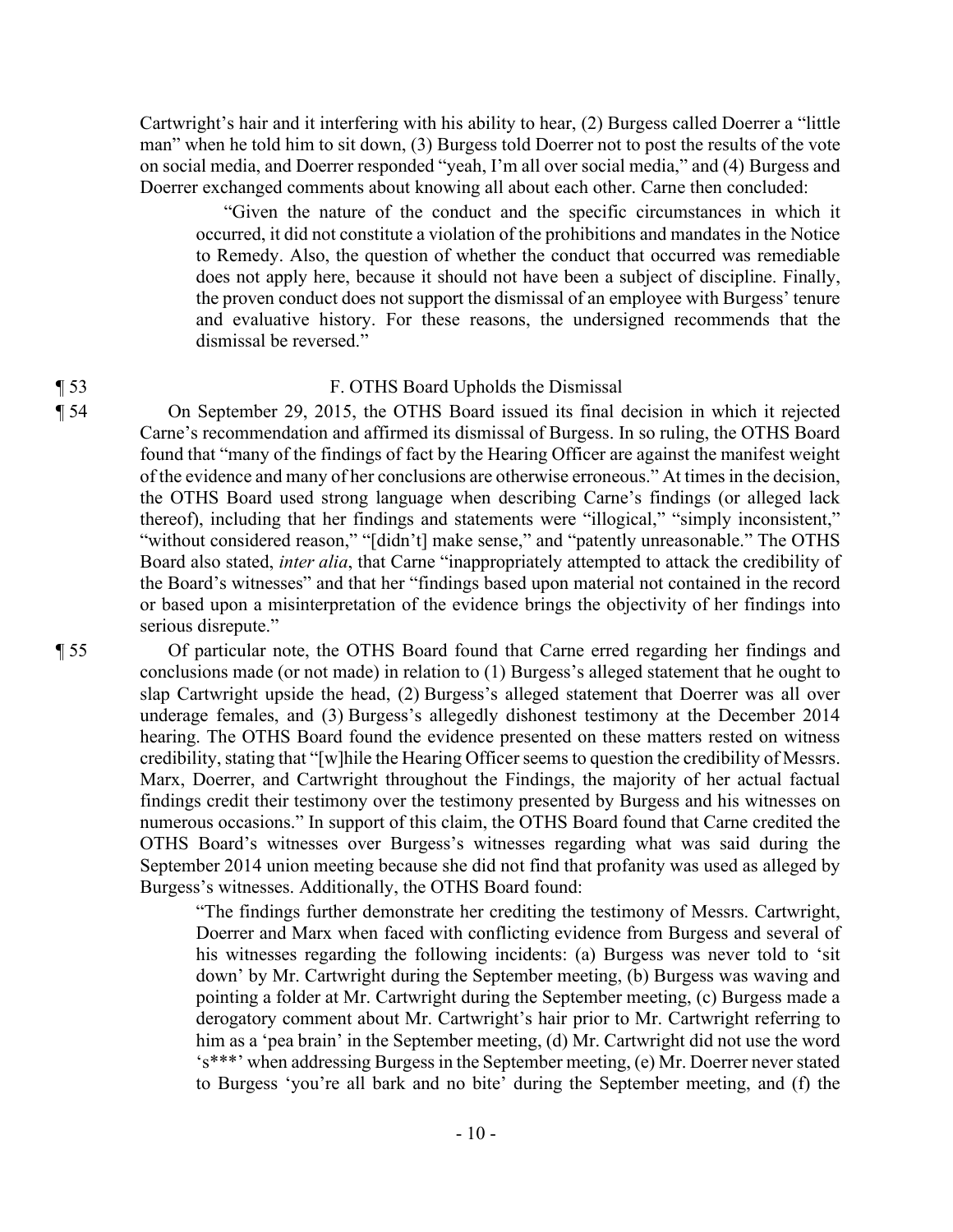interchange between Burgess and Mr. Doerrer on November 6 occurred after the meeting had concluded and started with Burgess directing Mr. Doerrer that he (Mr. Doerrer) better not be putting things on social media. By accepting the testimony of the Board's witnesses on the majority of disputed evidentiary items and then later challenging whether they were credible to testify about other issues is simply inconsistent, illogical and without considered reason. As such, the Board modifies the Findings of the Hearing Officer in which she questions the credibility of Messrs. Cartwright, Doerrer and Marx and finds their testimony to be credible."

Next, the OTHS Board concluded:

"In addition, after reviewing the evidence it is clear that the testimony of Messrs. Cartwright, Doerrer and Marx is far more consistent and reliable than the testimony of Burgess and the witnesses that he provided. The witnesses provided by Burgess told numerous contradictory versions of the events that took place and several only recalled details which would seemingly benefit Burgess. As such, the Hearing Officer's Findings are supplemented to include a finding that the testimony of Messrs. Cartwright, Doerrer and Marx were [*sic*] credible and should be credited to the extent that they conflict with Burgess or any of his witnesses."

¶ 56 The OTHS Board next attacked Carne's statement that she could not determine whether the slap comment was made because no one else in the room heard the comment—namely, Guenther, Haywood, Augenbaugh, or Andrews. The OTHS Board stated, "[t]his rationale is unpersuasive since, as stated above, she did not credit much of the other testimony from these witnesses in the Findings" and that those witnesses stated they were unsure whether they even heard the entire exchange. The OTHS Board then concluded that Burgess did in fact make the slap comment.

¶ 57 Regarding the underage females comment, the OTHS Board stated:

"The Hearing Officer finds that the 'underage female' comment may not have been said because there were 'about 80 people who attended this meeting' and the statement was 'plain as day.' [Citation.] Her statement implies that the statement was made loudly by Burgess and capable of being heard by everyone else in the room. Her statement in this regard misconstrues the evidence and should be modified.

Mr. Doerrer was testifying that the statement was 'plain as day' to him because he was asked by counsel whether it was possible that he misunderstood what Burgess had said. [Citation.] He then testified that Burgess 'hissed' the statement at him while he was walking down a stairwell to exit the room and while Burgess was hanging over a half wall which abutted the stairwell. [Citation.] He also testified that Burgess said the statement 'in a low tone.' [Citation.] The hearing officer's allusion that the other 80 people in the room could or should have heard this comment doesn't make sense and is erroneous. As such, the Board modifies the Findings to state that Burgess made a statement to Mr. Doerrer on November 6, 2014, while Mr. Doerrer was exiting the choir room that 'he was all over underaged females' in a low tone."

The OTHS Board also noted that Marx's credibility was bolstered by the fact that he testified that he did not hear the comment. "If his testimony and the testimony of Messrs. Cartwright and Doerrer was contrived, as the Hearing Officer alludes to, it is simply illogical for Mr. Marx to have denied hearing this statement made by Burgess." Lastly, the OTHS Board stated Carne had been derelict in her fact-finding duties because she allegedly "failed to make an ultimate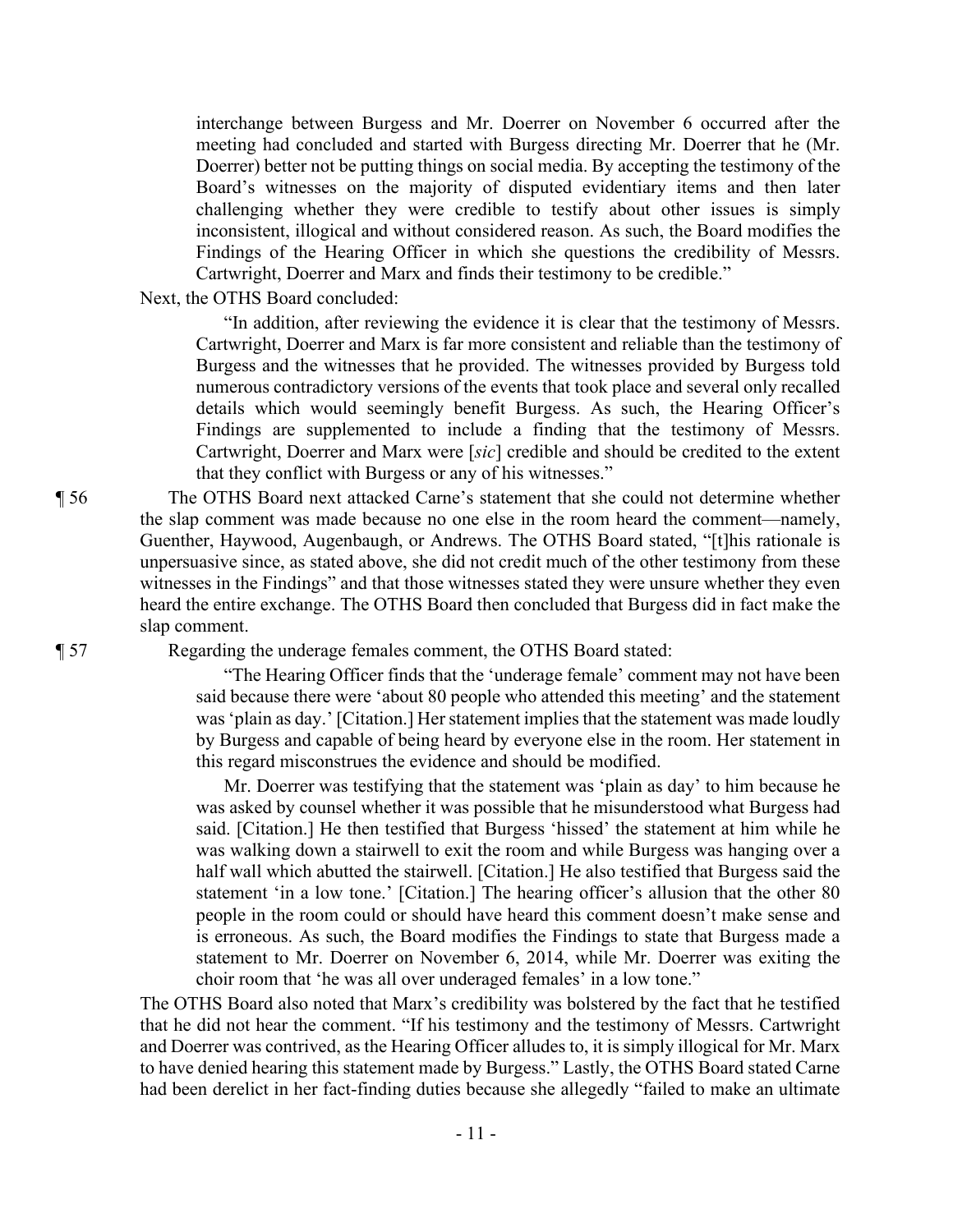determination regarding whether the 'slap comment' or the 'underage girls' comments were actually ever made or not."

¶ 58 Regarding whether Burgess had been dishonest during the December 2014 meeting, the OTHS Board noted that Carne found Burgess was the one who told Doerrer not to post on social media after the November 2014 union meeting. The OTHS Board also noted that Burgess denied making that statement to Doerrer in his answer to the complaint and that he stated in the December 2014 meeting, his answer, and his hearing testimony that Doerrer was the one who made that statement to Burgess. Given these discrepancies, the OTHS Board found that Carne's failure to specifically find that Burgess was not credible was "patently unreasonable and should be modified." Further, the OTHS Board stated:

> "Her failure to find that Burgess was dishonest, or to even evaluate his credibility at all, is even more striking since Burgess concocted an entire story about the order of the announced votes regarding confidentiality and the vote of no confidence in a belated attempt to create a back story in order to describe why Mr. Doerrer would have approached him on November 6, 2014 as opposed to him approaching Mr. Doerrer."

The OTHS Board also criticized Carne for excusing Burgess's dishonesty with the administration, stating that the administration had the right to expect truthful answers from Burgess and finding that his dishonesty at the December 2014 meeting was insubordinate and cause for dismissal.

¶ 59 After dismissing Carne's findings about the "general tenor" of the union meetings, the OTHS Board also found that Carne erroneously emphasized Burgess's evaluative history, which the OTHS Board minimized by noting that the only evaluations were from 2008, 2010, 2011, and 2013 and that "[t]hese evaluations took place sporadically and only involved a single class period of observation." The OTHS Board stated that the emphasis should have been more on Burgess's disciplinary history.

¶ 60 In addition, the OTHS Board stated:

"The Hearing Officer finds that the conduct 'should not have been the subject of discipline.' (Findings, Ex. 26). The Finding in this regard is not explained and has no basis in fact. Making derogatory personal attacks on staff members, threatening to slap other people upside the head and characterizing a staff member as a pedophile is certainly conduct which could and should subject a teacher to discipline. In fact, Burgess admitted that all of this conduct was inappropriate and unprofessional. As such, the Hearing Officer's finding in this regard is modified to read that Burgess' conduct was properly a subject of discipline."

After discounting Carne's findings about Burgess's conduct being understandable given the general tenor of union meetings and finding that Burgess's conduct was irremediable, the OTHS Board made 110 findings of fact. Regarding credibility, the OTHS Board found that (1) Cartwright, Doerrer, Marx, Cushing, and Winchester were all credible witnesses; (2) Burgess's testimony "was seriously lacking in credibility," and in the case of conflicts, would not be credited over the testimony of Cartwright, Doerrer, Marx, Winchester, or Cushing; (3) the testimony of Cartwright, Doerrer, Marx, Winchester, and Cushing would be credited over the testimony of Burgess's witnesses; and (4) Doerrer's testimony would be credited over Winchester's testimony in the case of conflicts.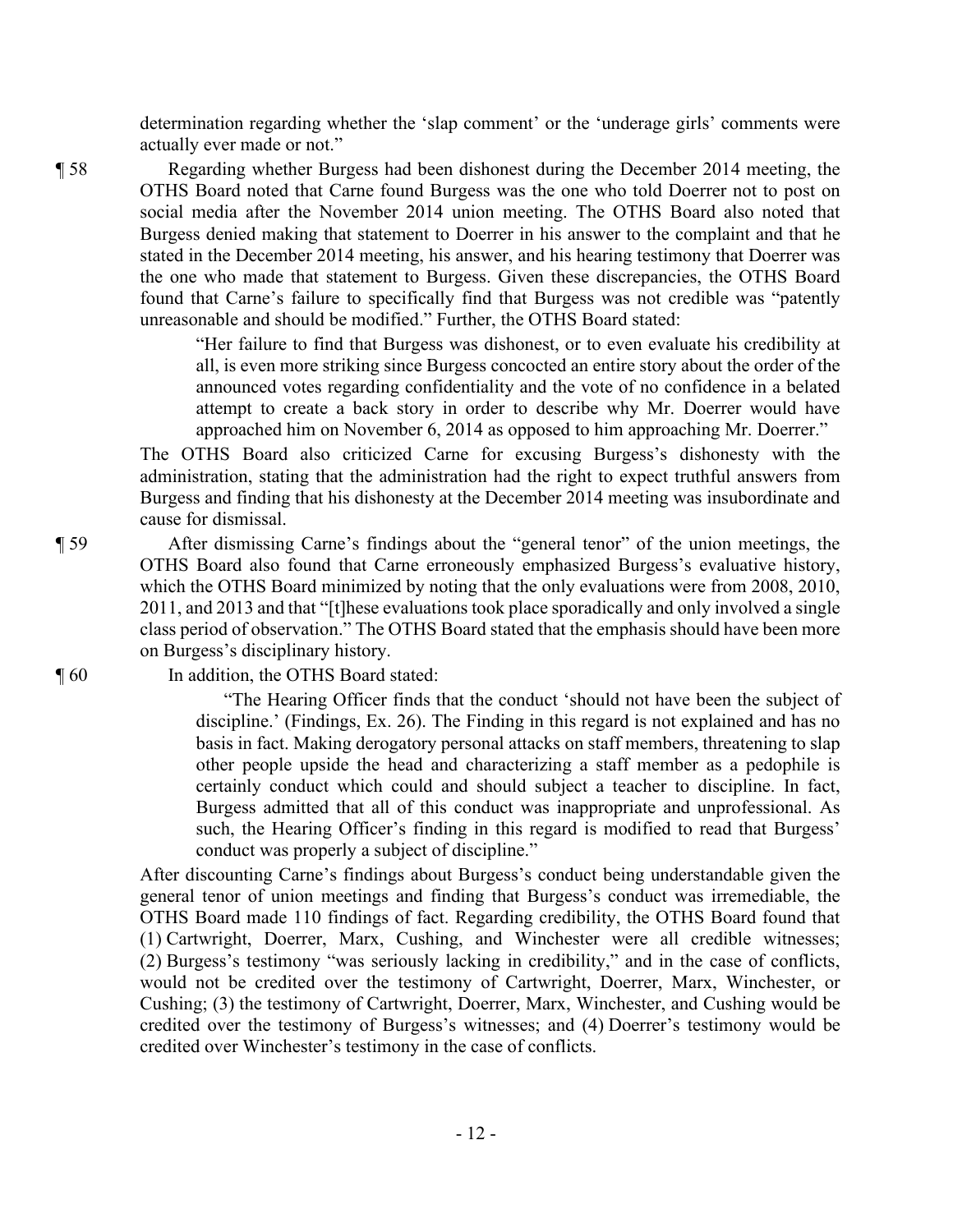¶ 61 Regarding the September 2014 union meeting, the OTHS Board found, *inter alia*, that: (1) Cartwright felt that Burgess's questioning of the process was inappropriate so he told Burgess to let the union committee do its job; (2) Burgess turned around and said that he did not like what Cartwright said; (3) Cartwright said he had been listening to Burgess for 11 years; (4) Burgess said "tough s\*\*\*"; (5) after the vote, Burgess told Cartwright again that he did not like what Cartwright had said; (6) Cartwright told Burgess that he talked too much; (7) Burgess encouraged Cartwright to talk more; (8) Cartwright said he liked to talk when he knew people would listen; (9) Burgess was upset and displayed anger toward Cartwright; (10) the union president came over and told Burgess and Cartwright to calm down; (11) Burgess pointed a file folder toward Cartwright; (12) Burgess initiated an argument with Cartwright; (13) Burgess told Cartwright to get a haircut so he could hear what Burgess was saying; (14) the hair comment was derogatory, unprofessional, and inappropriate; (15) during the exchange, Doerrer turned around and leaned toward Burgess but did not speak; (16) Burgess commented to Doerrer to the effect of "sit down, little man"; (17) Burgess's comment was derogatory, unprofessional, and inappropriate; (18) Cartwright said, regarding speaking to Burgess, that "I feel like I'm talking to a pea brain"; (19) Andrews stepped between Cartwright and Burgess; (20) Burgess commented to the effect of "I ought to slap him [(Cartwright)] upside the head"; (21) the slap comment was a personal, derogatory attack toward Cartwright; and (22) Burgess's comments toward Cartwright and Doerrer "caused harm to the professional environment of the school district."

¶ 62 Regarding the November 2014 union meeting, the OTHS Board found, *inter alia*, that (1) during the tabulation of the vote on Burgess's no-confidence motion, Marx moved to keep the results of the vote confidential; (2) a majority of the union members voted to keep the results confidential; (3) the vote on Burgess's motion ended in a 39-39 tie, with three members abstaining; (4) after the meeting concluded, Burgess approached Doerrer and said, "[y]ou better not post this on social media, little guy"; (5) Doerrer responded, "[y]eah, I'm all over social media"; (6) Burgess responded, "[W]e know you. You're all over a lot of things"; (7) Doerrer responded, "yeah, I know all about you too"; (8) Burgess and Doerrer repeated those statements to each other; (9) at that time, while Doerrer was on the stairs walking out of the room, Burgess was hanging over the half-wall abutting the stairs; (10) Burgess said to Doerrer, "[W]e know all about you. You're all over those underaged females"; (11) Burgess's comments to Doerrer were derogatory, unprofessional, and inappropriate; and (12) Burgess's comments caused harm to the school by diminishing its professional environment.

¶ 63 Regarding the December 2014 meeting, the OTHS Board found that (1) Winchester was obligated to conduct an investigation into Doerrer's complaint about Burgess; (2) on December 8, 2014, Winchester sent Burgess an e-mail advising him that a complaint had been filed against him and that he needed to come to a meeting; (3) Winchester's e-mail stated that Burgess could bring union representation to the meeting; (4) Burgess arrived at the meeting with Bradish as his union representative; (5) Burgess was told to answer questions truthfully; (6) Burgess was not entitled via contract or law to have an attorney or other union representatives present; (7) Burgess was allowed to leave the room with Bradish multiple times to discuss the investigation; (8) when asked whether he had called Doerrer a "little man" or "little guy" during the 2014-15 school year, Burgess initially said "not in his presence," but eventually said he did not say that to Doerrer during that school year; (9) Burgess's answer to that question was false; (10) when asked several times whether he had been in an argument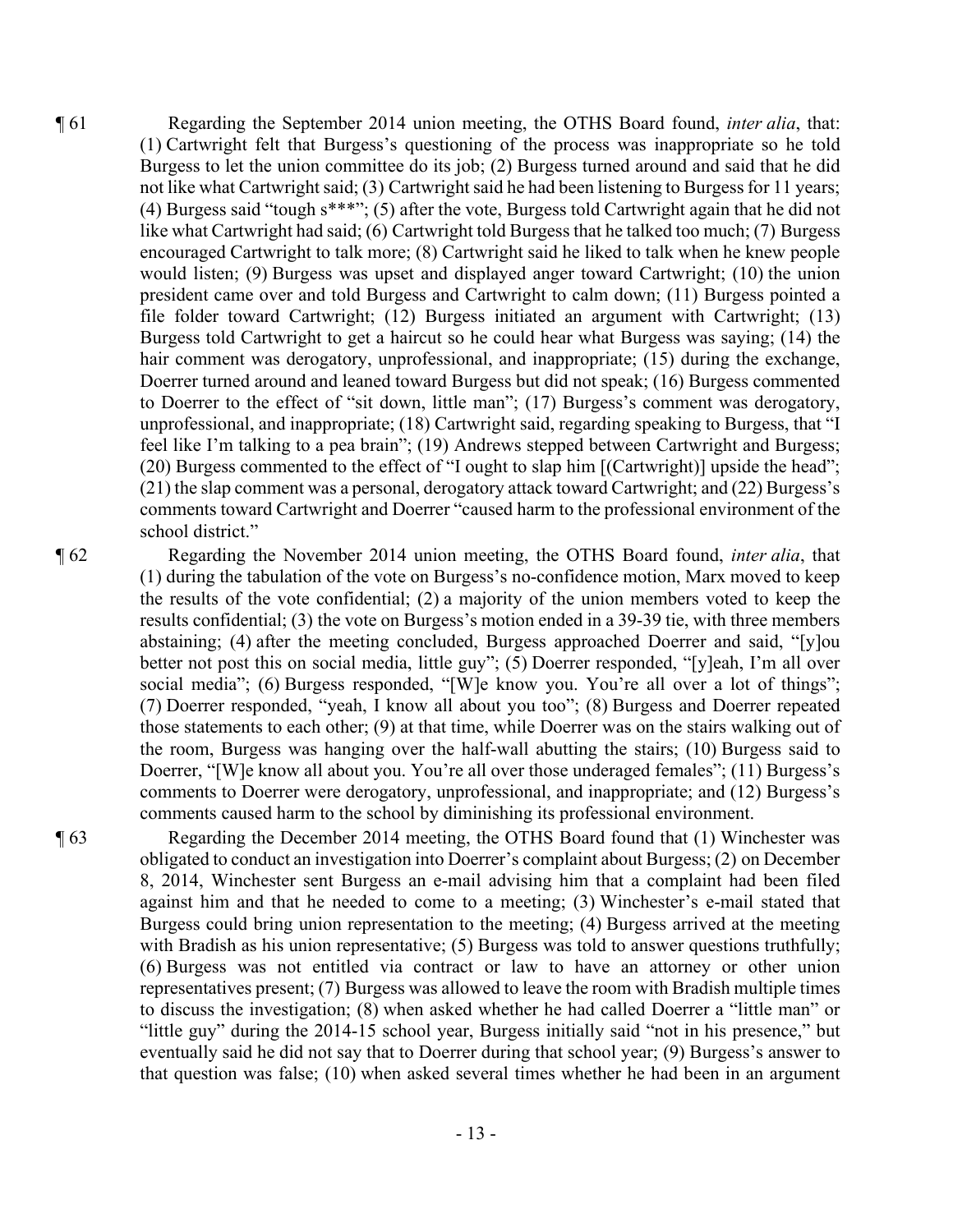with Cartwright during the 2014-15 school year, Burgess initially said not on the date in Doerrer's complaint, said later not during the work day, and then said he did not recall; (11) Burgess's answers to those questions were false; (12) when asked several times whether he had made a derogatory comment about Cartwright's hair during the 2014-15 school year, Burgess initially said not on the date in Doerrer's complaint, said later not during the school day, and then said he did not recall; (13) Burgess's answers to those questions were false; (14) when asked whether he had said during the 2014-15 school year that he wanted to slap Cartwright upside the head, Burgess denied making such a comment; (15) Burgess's answer to that question was false; (16) when asked several times whether he had made any comment about making physical contact with Cartwright during the 2014-15 school year, Burgess initially said not on the date of the complaint, said later not during the work day, and then said that he had not made any such statement; (17) Burgess's answers to those questions were false; (18) when he was asked whether any staff members had to step in between him and Cartwright during the 2014-15 school year, Burgess said no; (19) Burgess's answer to that question was false; (20) Burgess's statement during the investigation that Doerrer told him not to post anything on social media was false; (21) when asked whether he had said anything to Doerrer during the 2014-15 school year about Doerrer "being all over underaged girls," Burgess said no; (22) Burgess's answer to that question was false; and (23) Burgess was evasive and dishonest during the December 2014 meeting.

¶ 64 In conclusion, the OTHS Board found that (1) it had provided sufficient evidence at the hearing to establish that Burgess engaged in the charged conduct, (2) each of the three charges individually constituted sufficient cause for dismissal, (3) Burgess's conduct at the September 2014 and November 2014 union meetings violated the notice to remedy and was irremediable, and (4) Burgess's dishonesty at the December 2014 meeting was insubordinate and irremediable. Thus, the OTHS Board set aside Carne's recommendation and upheld its decision to dismiss Burgess.

- ¶ 65 On October 25, 2015, Burgess filed a complaint for administrative review in the circuit court, which sought a reversal of the OTHS Board's decision, reinstatement to his position, and reimbursement for lost wages and benefits. On October 24, 2016, the circuit court issued its ruling. The court found that the OTHS Board erred in finding that Carne's findings of fact were against the manifest weight of the evidence; however, the court also found that Burgess's conduct was not remediable. Accordingly, the court affirmed the OTHS Board's dismissal of Burgess.
- ¶ 66 Burgess appealed.

- ¶ 67 II. ANALYSIS
- ¶ 68 This appeal involves the dismissal of a tenured teacher, which is controlled by section 24- 12(d) of the School Code (105 ILCS 5/24-12(d) (West 2014)). Section 24-12(d) provides, in relevant part, that if a tenured teacher's dismissal is sought for cause, "the board must first approve a motion containing specific charges by a majority vote of all its members." *Id.* § 24- 12(d)(1). Ultimately, the teacher is entitled to request a hearing on the matter, to be conducted by a hearing officer whom the board and teacher mutually select. *Id.* At the hearing, it is the school board's burden to prove the charges against the teacher by a preponderance of the evidence. *Beggs v. Board of Education of Murphysboro Community Unit School District No.* 
	- 14 -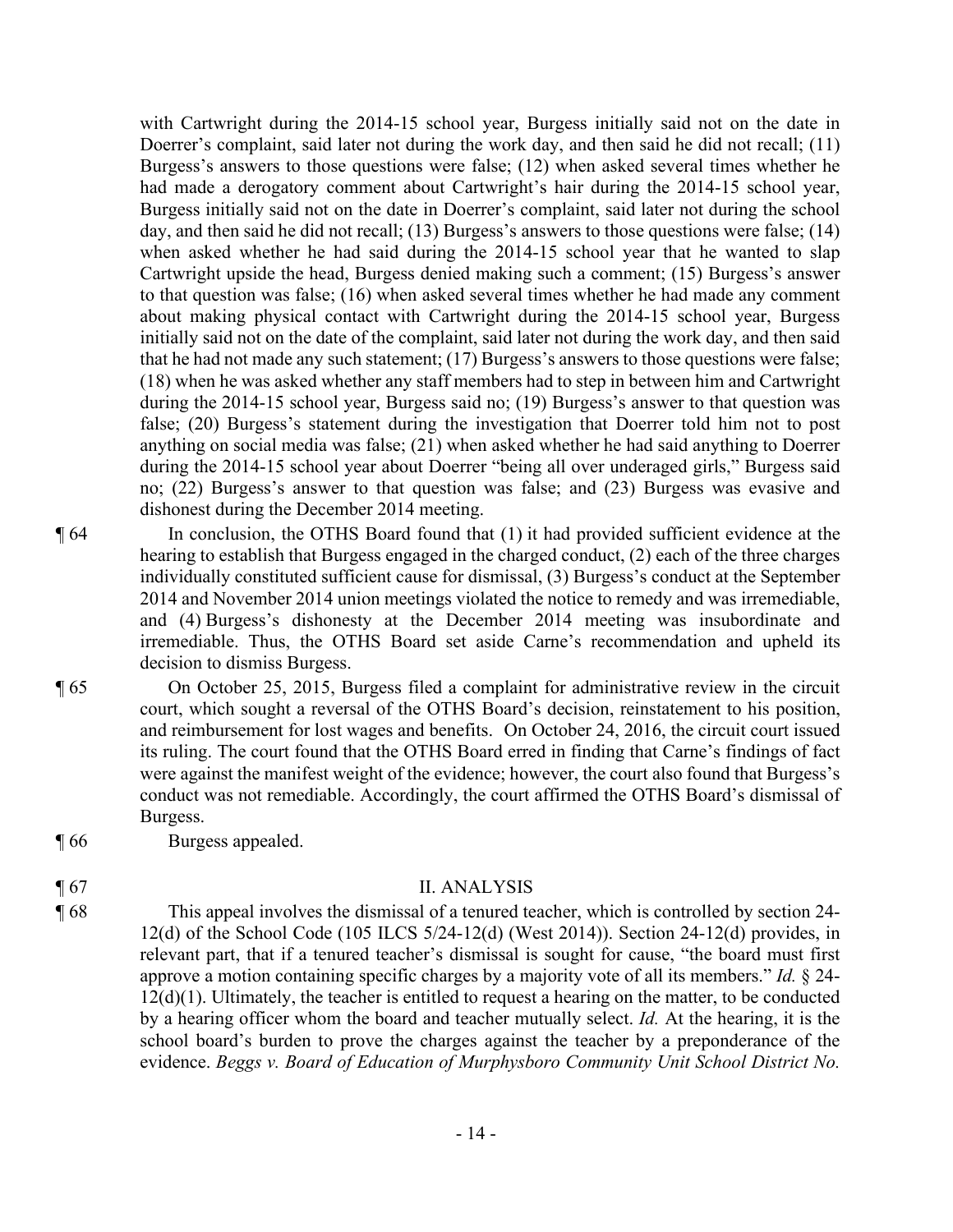*186*, 2016 IL 120236, ¶ 53. "Proof by a preponderance of the evidence means that the fact at issue \*\*\* is rendered more likely than not." *People v. Houar*, 365 Ill. App. 3d 682, 686 (2006).

 $\P$  69 In relevant part, section 24-12(d)(7) provides that within 30 days of the hearing's conclusion, the hearing officer must "report to the school board findings of fact and a recommendation as to whether or not the teacher shall be dismissed for cause." 105 ILCS 5/24- 12(d)(7) (West 2014). Section 24-12(d)(8) states that the hearing officer's findings of fact and recommendation must include indications as to (1) whether the conduct at issue in fact occurred, (2) whether the conduct was remediable, and (3) whether the proposed dismissal should be sustained. *Id.* § 24-12(d)(8). Within 45 days of receiving the hearing officer's findings of fact and recommendation, the school board is required to "issue a written order as to whether the teacher must be retained or dismissed for cause from its employ." *Beggs*, 2016 IL 120236, ¶ 54*.* Section 24-12(d)(8) mandates that the school board's written order "incorporate the hearing officer's findings of fact, except that the school board may modify or supplement the findings of fact if, in its opinion, the findings of fact are against the manifest weight of the evidence." 105 ILCS 5/24-12(d)(8) (West 2014)*.* The school board's decision is final. *Id.* § 24-12(d)(9).

 $\P$  70 If review of the school board's decision is sought, section 24-12(d)(9) requires the reviewing court to "give consideration to the school board's decision and its supplemental findings of fact, if applicable, and the hearing officer's findings of fact and recommendation in making its decision." *Id.* Our supreme court in *Beggs* clarified that this provision "simply reinforces the existing statutory and case law requirement that the court on administrative review should consider the entire record." *Beggs*, 2016 IL 120236, ¶ 61. To be clear, then, *Beggs* emphasized

> "on administrative review the court still only reviews the agency's findings of fact under the manifest weight of the evidence standard, not the hearing officer's recommendation and factual findings. [Citation.] This is the case even when the findings of fact depend on the credibility of the witnesses—and even if the hearing officer, rather than the board, observed those witnesses." *Id.*

¶ 71 Thus, when faced with administrative review of the dismissal of a teacher, we employ a two-part process. *Id.* ¶ 63. First, "we will review the [OTHS] Board's supplemental factual findings, as well as the factual findings of the hearing officer that were incorporated unmodified into the [OTHS] Board's decision, to determine whether those findings were against the manifest weight of the evidence." *Id.* Second, we apply the clearly erroneous standard of review to the mixed question of law and fact of whether the OTHS Board's findings of fact provide a sufficient basis for its conclusion regarding whether the teacher should be dismissed or retained. *Id.* In other words, the second step requires us to determine "whether we are 'left with the definite and firm conviction that a mistake has been committed' when applying the established facts to the applicable legal standard for discharge." *Id.* (quoting *AFM Messenger Service, Inc. v. Department of Employment Security*, 198 Ill. 2d 380, 393 (2001)).

¶ 72 With these principles in mind, we turn to the specific arguments Burgess raises on appeal. Burgess challenges two factual findings made by the OTHS Board regarding two of the three instances of conduct that ultimately resulted in his dismissal. He also challenges the OTHS Board's ultimate decision to discharge him from employment. Pursuant to *Beggs*, we will address Burgess's challenges to the OTHS Board's factual findings first. See *id.*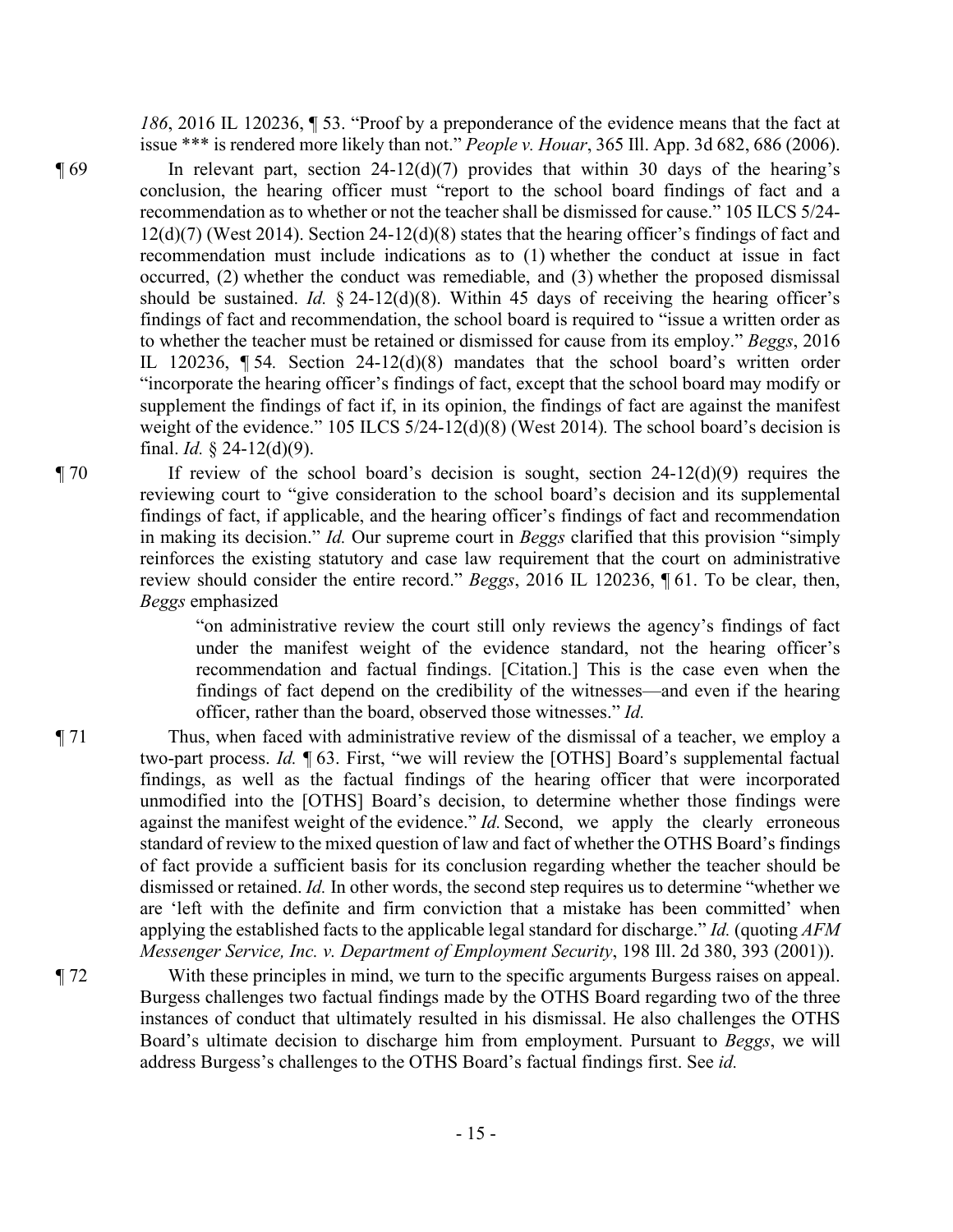- ¶ 73 A. Challenges to the Board's Factual Findings
- ¶ 74 Burgess argues that two of the OTHS Board's factual findings were erroneous: (1) that during the September 2014 union meeting, he said he ought to slap Cartwright upside the head and (2) that during the November 2014 union meeting, he told Doerrer that he (Doerrer) was all over underage females.

¶ 75 Both of these findings must be assessed in relation to the OTHS Board's credibility findings. In this regard, we note:

> "The administrative agency is the judge of the credibility of the witnesses; that does not mean, however, that reviewing courts may never determine that a witness' testimony has been discredited to a degree that acceptance of that testimony is contrary to the manifest weight of the evidence." *Polk v. Board of Trustees of the Police Pension Fund*, 253 Ill. App. 3d 525, 536 (1993).

In this case, the OTHS Board found a hierarchy to the credibility of witnesses. At the bottom were Burgess and all of his witnesses. Above them were all of the Board's witnesses. Within that latter group, the OTHS Board credited Doerrer's testimony over Winchester's testimony, but did so *without any fact-finding or explanation*. A review of the hearing reveals why— Winchester testified that Doerrer and Marx had reported to him about what was occurring in the union meetings in September and November 2014 with respect to the vote of no confidence in Winchester. Doerrer testified unequivocally that he did *not* keep Winchester informed of the union meeting details. This discrepancy certainly weighs against Doerrer's credibility, and if Doerrer's credibility was at all questionable, the OTHS Board's case becomes far less plausible. While the OTHS Board advanced significant reasoning for its finding that Burgess lacked credibility, the manifest weight of the evidence does not support its finding that Doerrer was more credible than Winchester, and its sleight-of-hand acceptance of at least Doerrer's testimony—and at most its credibility hierarchy—is extremely suspect.

¶ 76 Regarding the slap comment, it must be noted that the testimony varied wildly on what was said and not said at the September 2014 union meeting. For example, witnesses were split on whether profanity was used and whether Burgess's statement about Cartwright's hair was that he should pull the hair over his ears or push it away from his ears. Ignoring theoretical questions about humans' ability to observe and recall events objectively, we note that the only witnesses to allegedly hear the slap comment were Cartwright, who was seated in the row behind Burgess and slightly to the right; Doerrer, who was seated in the row behind Cartwright and to the right; and Marx, who was seated to the left of Doerrer. No other witnesses heard the comment, including several people who were within 10 feet of Burgess, one being Augenbaugh, who was just 2 to 3 feet from Burgess at the time. It is critical to note here that the evidence linked Cartwright, Marx, and Doerrer in ways that it did not link Burgess and the witnesses who did not hear any slap comment. Cartwright admitted that he told Burgess during the September 2014 union meeting that he was tired of listening to Burgess for the past 11 years. Marx and Doerrer at least discussed, and possibly collaborated to craft a strategy on, the motion aimed at preventing the vote of no confidence in Winchester. Marx attempted to obtain Burgess's disciplinary file, allegedly out of "pure curiosity." Cartwright, Marx, and Doerrer opposed the strike, which Burgess supported. In contrast, there was no evidence to show any discernible bias in the witnesses who did not hear any slap comment.

¶ 77 Moreover, there was even inconsistency in the testimony of Cartwright, Marx, and Doerrer regarding the alleged comment, as Cartwright testified that he heard Burgess make the slap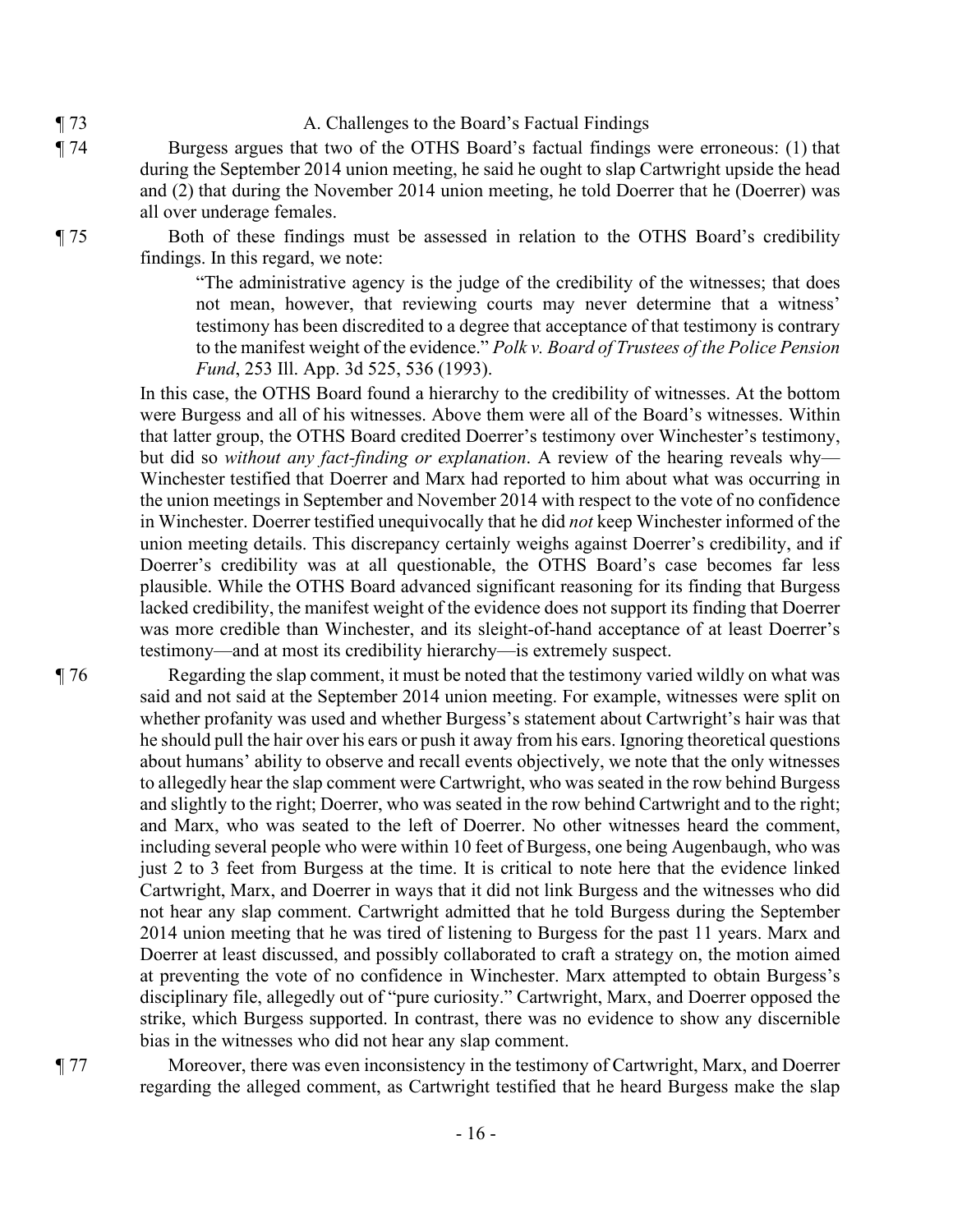comment twice but Doerrer and Marx did not corroborate that testimony. In addition, despite Doerrer's perch atop the OTHS Board's credibility hierarchy, the OTHS Board did not accept his testimony that he in fact stood up during the exchange, which was followed by Burgess's "sit down, little guy" comment. Rather, the OTHS Board found that Doerrer only leaned toward Burgess. These are two examples of the evidence not supporting the OTHS Board's credibility findings.

¶ 78 In addition, while the OTHS Board went to great lengths to discredit the testimony of the witnesses who did not hear any slap comment, we note that its finding that Burgess's witnesses were less credible than its own witnesses on this matter was due in large part to its conclusion that Carne actually credited the Board's witnesses' testimony regarding whether Cartwright said "pea brain" or "f\*\*\* pea brain" (Burgess's witnesses testified to the latter). It is clear from the evidence that *at least* "pea brain" was said, and the evidence was insufficient to support a finding that "f\*\*\* pea brain" was said. Thus, Carne's finding in this regard was more about finding a common ground about what was or was not said, as opposed to an actual credibility determination. The OTHS Board's use of Carne's finding as support for a conclusion that Cartwright, Doerrer, and Marx were more credible than anyone else at the meeting is not supported by the manifest weight of the evidence.

¶ 79 Further, the discrepancy with the "pea brain" testimony differs in a crucial aspect from the slap comment testimony—there was no consensus that a slap comment was made. As previously mentioned, proof by a preponderance of the evidence requires a showing that a fact's existence is more likely than not. *Houar*, 365 Ill. App. 3d at 686. Our review of the OTHS Board's findings reveals that the evidence did *not* establish that it was more likely than not that Burgess made the slap comment. Under these circumstances, we hold that the OTHS Board's finding that Burgess made the slap comment is against the manifest weight of the evidence.

¶ 80 The underage females comment presents a simpler question than the slap comment. It is significant that only Doerrer claims to have heard the underage females comment, despite the undisputed testimony that Marx was slightly in front of Doerrer and that Reckmeyer was within two feet behind him at the time the comment was allegedly made. Marx testified that he did not hear any such comment, and Reckmeyer did not testify at all. Even accepting the testimony that Burgess did not speak at a normal volume when allegedly uttering the comment, it is implausible that the comment would not have been heard by anyone else. Absent any corroboration, and when considered in light of the fact that Doerrer's testimony was not as credible as the OTHS Board maintained, we hold that the evidence did *not* establish that it was more likely than not that Burgess made the underage females comment. Accordingly, we hold that the OTHS Board's finding that Burgess made the underage females comment is against the manifest weight of the evidence.

¶ 81 Having addressed Burgess's challenges to the OTHS Board's factual findings, we now turn to his challenge to the decision to discharge him from employment. See *Beggs*, 2016 IL 120236, ¶ 63.

# ¶ 82 B. Challenge to the Board's Dismissal Decision ¶ 83 Burgess argues that the OTHS Board's decision to discharge him for cause was clearly

erroneous and that his conduct did not violate the notice to remedy in a clear and material way.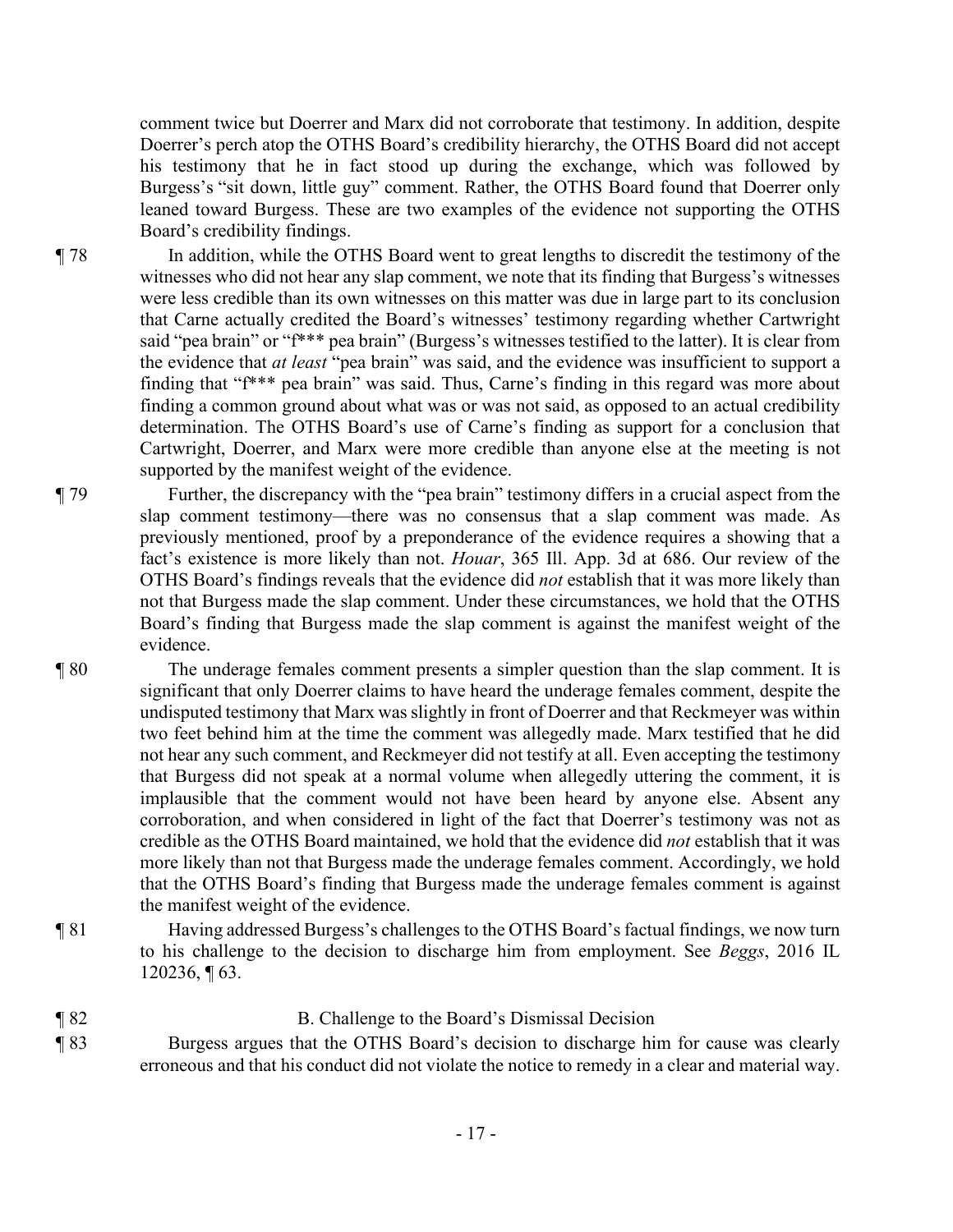¶ 84 " 'Cause' has been defined as that which law and public policy deem as some substantial shortcoming which renders the teacher's continued employment detrimental to discipline and effectiveness." *Davis v. Board of Education of the City of Chicago*, 276 Ill. App. 3d 693, 697 (1995). Whether sufficient cause exists is a question for the board; we must not substitute our judgment for that of the board. *Raitzik v. Board of Education of the City of Chicago*, 356 Ill. App. 3d 813, 831 (2005). Significantly, "[a] logical nexus must exist between the individual's fitness to perform as a teacher and the misconduct in question which led to her dismissal." *Id.* Despite the deference due to the OTHS Board's determination of whether sufficient cause existed, that determination "is not *prima facie* true and correct; it is instead subject to reversal where it is arbitrary, unreasonable, or unrelated to the requirements of service." *Beggs*, 2016 IL 120236, ¶ 63.

standard for discharge." *Id.* (quoting *AFM Messenger Service*, 198 Ill. 2d at 393).

#### ¶ 85 As previously noted, when reviewing whether the OTHS Board's findings of fact provide

¶ 86 The notice to remedy instructed Burgess to (1) "cease and desist from any further displays

of anger in front of staff, parents, students, members of the Board of Education, or the public with regard to any matter having a nexus to the school district"; (2) "cease and desist from referring to staff, parents, students or members of the Board of Education in a derogatory, inappropriate or unprofessional manner"; (3) "conduct yourself in a professional manner at all times"; and (4) "conduct yourself as a role model for OTHS students at all times." ¶ 87 The context of Burgess's prior conduct leading up to the issuance of the notice to remedy

a sufficient basis for its conclusion regarding cause for dismissal under the clearly erroneous standard, we are to determine "whether we are 'left with the definite and firm conviction that a mistake has been committed' when applying the established facts to the applicable legal

is highly significant. The three previous disciplinary actions were all unquestionably related to his fitness as a teacher and to the school's interests in maintaining discipline and operating effectively. The first two such actions were related to disputes he had with other staff members and directly related to job performance. The third disciplinary action was related to a public incident with a parent of an OTHS student. The conduct that actually precipitated the notice to remedy occurred at a public meeting of the school board. In marked contrast, the conduct that allegedly violated the notice to remedy and resulted in his dismissal was not related to his job performance, nor was it related to any impact on students, parents, members of the OTHS Board, the general public, or staff in a school context.

¶ 88 The first two instances of conduct that the OTHS Board found violated the notice to remedy and constituted cause for Burgess's dismissal took place in *private* contexts: (1) at the September 2014 union meeting, Burgess started an argument with Cartwright, displayed anger toward Cartwright, made a comment about Cartwright's hair interfering with his ability to hear, and called Doerrer a "little man" while telling him to sit down and (2) at the November 2014 union meeting, Burgess communicated in a hostile and angry manner with Doerrer and called him a "little man" while telling him not to post anything about the meeting on social media. The fact that these union meetings took place in the OTHS building is of no consequence. These were closed-door meetings and the conduct at issue—absent the two comments we have held the OTHS Board failed to prove—cannot reasonably be said to be of the type of conduct that led to the notice to remedy. While we certainly do not condone Burgess's conduct, we hold that no logical nexus exists between this conduct and Burgess's fitness to perform as a teacher. See *Raitzik*, 356 Ill. App. 3d at 831. Accordingly, we hold that the OTHS Board's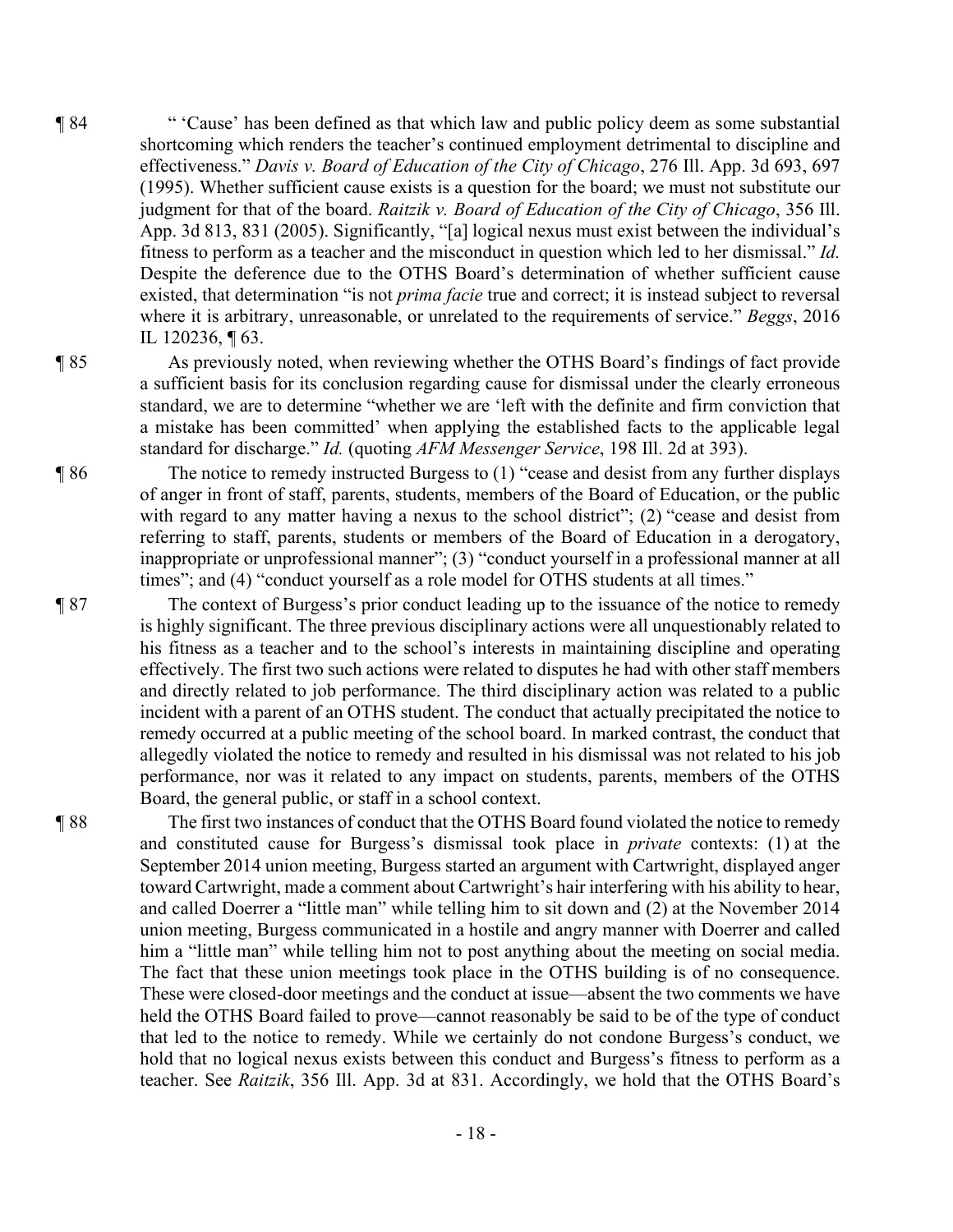decision to discharge Burgess based on this conduct was arbitrary, unreasonable, and unrelated to the requirements of service and, therefore, clearly erroneous.

¶ 89 The third instance of conduct that the OTHS Board found violated the notice to remedy and constituted cause for Burgess's dismissal is not problematic for the same reason as the first two instances of conduct. Rather, the OTHS Board's conclusion that Burgess's dishonesty in answering questions at the December 2014 investigatory meeting was irremediable and insubordinate does not follow from the evidence presented.

- ¶ 90 Irremediable misconduct can serve as cause for dismissal. *Ahmad v. Board of Education of the City of Chicago*, 365 Ill. App. 3d 155, 163 (2006). "The test in determining whether a cause for dismissal is irremediable is whether damage has been done to the students, faculty or school, and whether the conduct resulting in that damage could have been corrected had the teacher's superiors warned her." *Gilliland v. Board of Education of Pleasant View Consolidated School District No. 622*, 67 Ill. 2d 143, 153 (1977). In instances of immoral conduct, Illinois courts have held that the second prong of the *Gilliland* test is unnecessary, as the focus is not on whether the conduct itself could have been corrected, but on whether the effects of the conduct could have been corrected. *Board of Education of Sparta Community Unit School District No. 140 v. Illinois State Board of Education*, 217 Ill. App. 3d 720, 729 (1991).
- ¶ 91 Insubordination can also serve as cause for dismissal. *Board of Education of the City of Chicago v. Weed*, 281 Ill. App. 3d 1010, 1018 (1996). Insubordination connotes a willful or intentional disregard of a reasonable rule existing in an employment relationship. *Board of Education of Round Lake Area Schools v. State Board of Education*, 292 Ill. App. 3d 101, 110 (1997).

¶ 92 Again, it is important to note the context in which Burgess's conduct took place when determining whether the OTHS Board's conclusions were clearly erroneous. The meeting was sprung on Burgess, in that he was given only seven to eight minutes notice, and he was asked questions by not only the superintendent, but also the OTHS Board's attorney. More importantly, despite the fact that the formal complaint filed by Doerrer alleged a specific date—*i.e.*, the date of the November 2014 union meeting—Burgess was asked questions about whether any such conduct occurred at any time during the 2014-15 school year. Coupled with the fact that the alleged conduct occurred during private union meetings, Burgess's hesitancy to answer these questions was understandable and was not indicative of immorality or an absolute willful or intentional intent to disregard a rule. In addition, we have found no evidence to support the OTHS Board's finding that Burgess's conduct "[caused] harm to the District's ability to conduct thorough and appropriate investigations." There was nothing to show that Burgess's conduct compromised the OTHS Board's ability to conduct investigations, promoted widespread insubordination, or was anything more than an isolated incident. Indeed, the letter placing him on paid leave stated that the investigation remained ongoing. Under these circumstances, we hold that the OTHS Board's decision that Burgess's conduct during the December 2014 investigatory meeting was irremediable and insubordinate was arbitrary, unreasonable, and unrelated to the requirements of service and, therefore, clearly erroneous.

¶ 93 In sum, we hold that the OTHS Board's decision to discharge Burgess based on his conduct at the September 2014 union meeting, November 2014 union meeting, and December 2014 investigatory meeting was clearly erroneous.

- 19 -